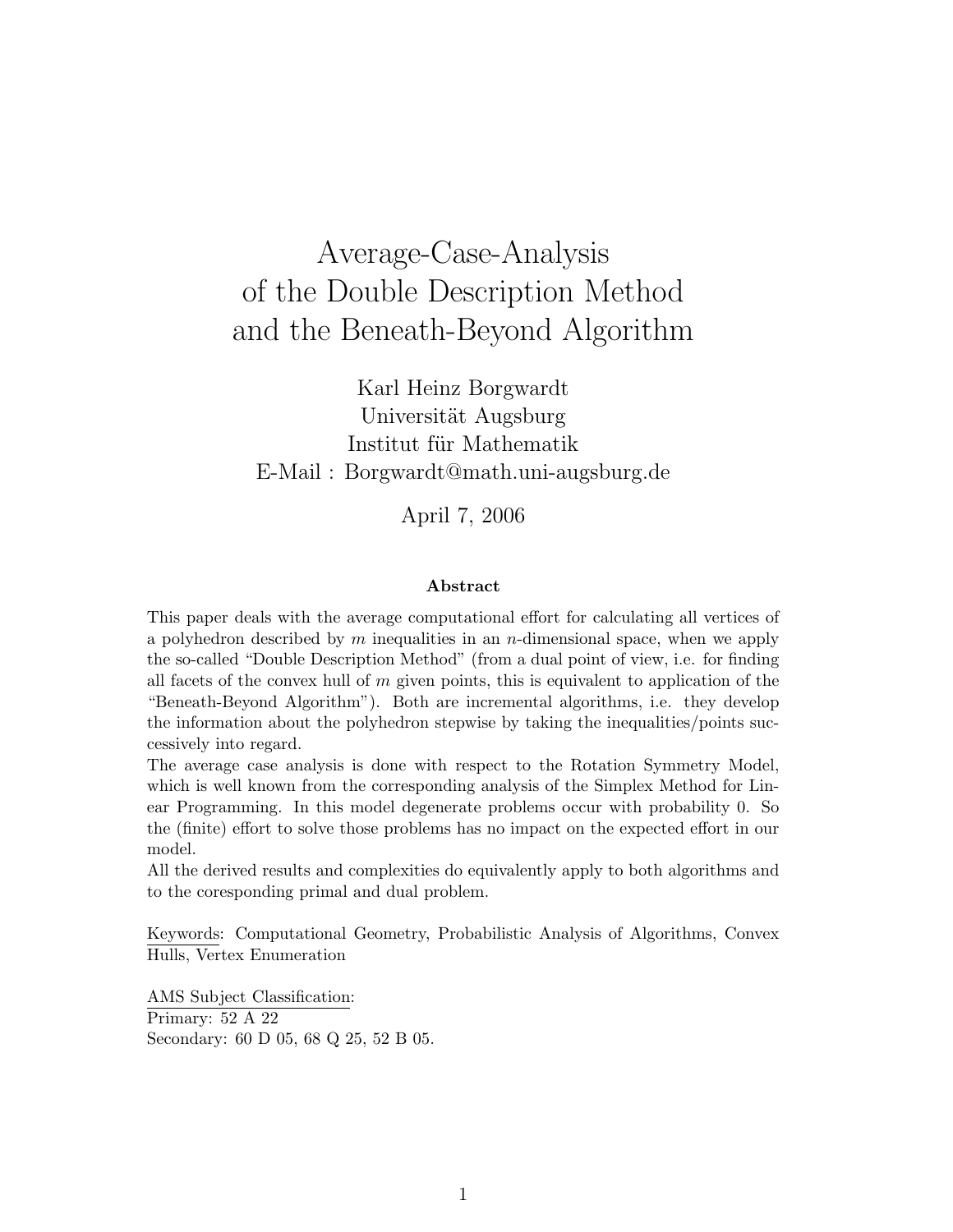# 1 Introduction

### 1.1 The Problem

One of the most fundamental questions arising in Computational Geometry concerns the arithmetical effort to get a complete (second) description of a polyhedron, for which another (first) description is already available. Two such configurations are well-known:

- (primal question): m restriction hyperplanes in  $\mathbb{R}^n$  bounding feasible halfspaces are given. We are interested in the intersection of these  $m$  halfspaces (this is the polyhedron under consideration). Find all vertices of the resulting (primal) polyhedron.
- (dual question): m generating points in  $\mathbb{R}^n$  are given. We are interested in the convex hull of these points (this is the polytope under consideration). Find all the facets (and if required even all faces) of the convex hull of the points (dual polytope or polyhedron).

Under mild nondegeneracy assumptions (and standardizations) it can be seen that both mathematical problems are dual to each other and under that aspect somehow equivalent. Besides theoretical interest it is important to select a best possible algorithm to do the job mentioned above (i. e. providing the second information). All practical and theoretical experience shows that there is nothing like an overall superior algorithm. For some polyhedra the one method works well, for others a completely different method does the job much better.

So it makes sense to check different approaches to algorithms and - if possible - to study these arithmetical questions even from a probabilistic point of view (average case analysis). This is what we are doing in this paper, where we restrict our concentration on the first formulation, namely the "vertex finding problem".

Before we specialize to one of these algorithms, we present the two typical categories how to approach the challenge:

- sequential algorithms start from one vertex, which had previously been found. Then they determine a next and an overnext vertex (one after another) until all vertices are discovered.
- incremental algorithms start with somehow easier problems. They first solve the vertex-finding problem for only n of the restrictions (i. e. for an auxiliary polyhedron). Then the information for that stage is saved and one more restriction is introduced. This makes an update of the vertex-structure necessary, which is done on the basis of the previously available information. This action is repeated iteratively until all  $m$ restrictions are taken into account. Then the problem has been solved for the true (original) polyhedron.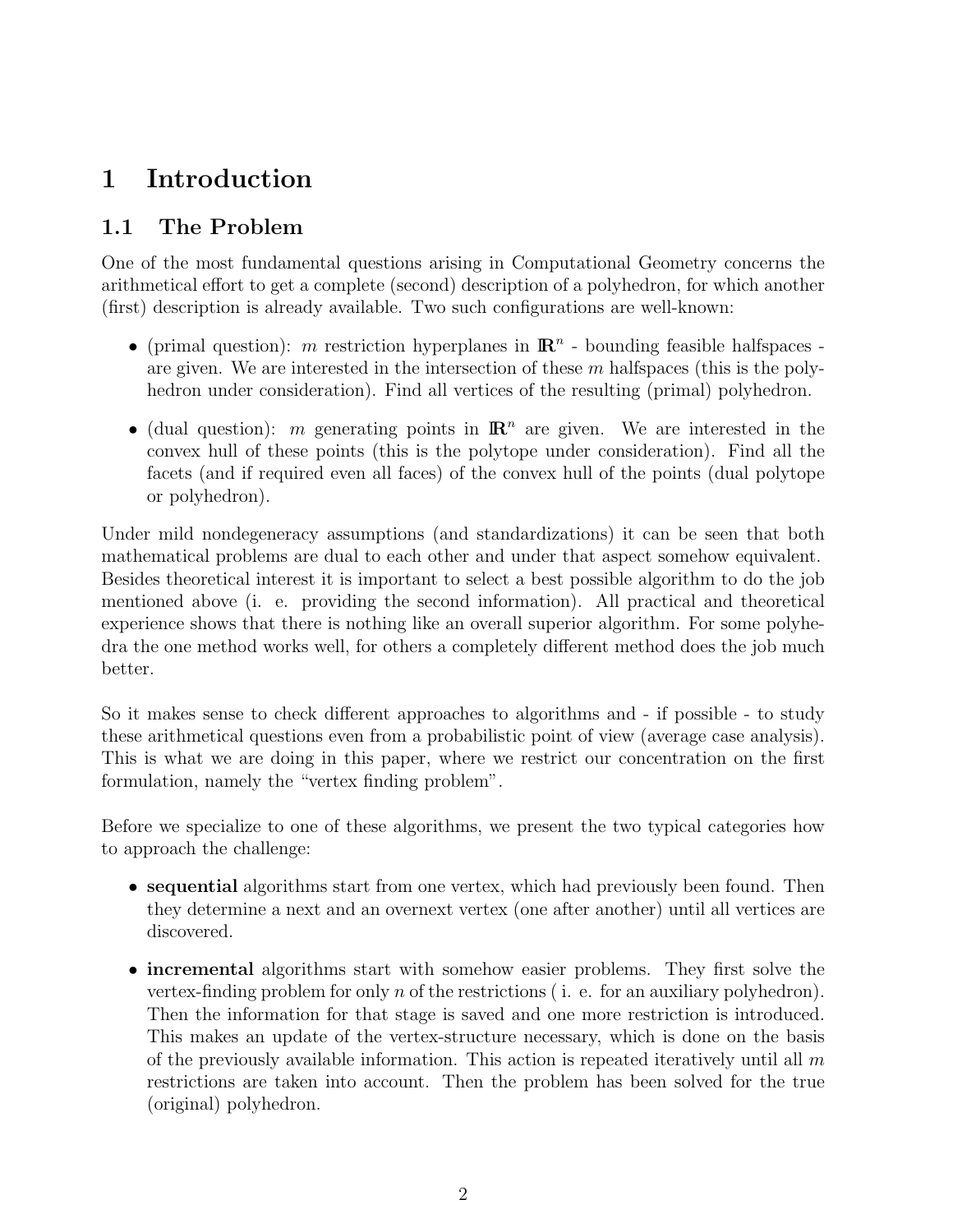Prominent representatives of the first (sequential) category are the pivoting algorithm proposed by Charnes et al. [15] (pp. 62-70), the further developed version by Dyer [18] and the algorithm of Avis and Fukuda [2].

All these algorithms realize a walk on the surface of the polyhedron under consideration in a manner similar to the Simplex-Method and they combine this procedure with a kind of depth-first search on the graph of vertices and edges of the primal polyhedron. Each time one has reached a vertex one proceeds to a new adjacent vertex – if such an undiscovered vertex is available –. Else, i.e. if all adjacent vertices are already detected, one has to walk back on the path used before until there is a new adjacent vertex. Finally, all vertices will have been detected. Important for the complexity of these methods is the need to store the path constructed so far, this is necessary to find the way back.

This algorithm has been translated and transformed for the dual question under the name Gift-Wrapping Algorithm by Chand and Kapur [14]. Here a sequence of facets of  $Conv{a_1, \ldots, a_m}$  is constructed (these are boundary simplices, resp. convex hulls of special sets of n points). Every forward step can here be seen as crossing a ridge (convex hull of  $n-1$  out of those n points) of the actual facet in order to get to an adjacent facet.

Avis and Fukuda [2] gave another version for the primal question (and implicitly for the dual) relying on reverse Pivot search and avoiding the effort to store the history of the path. This strategy makes use of the fact that in a linear programming problem with the primal polyhedron as the feasible region the following holds: if the objective function  $c^T x$  has a unique optimal vertex, then every vertex is connected with the optimal vertex by a unique Simplex-Path generated by the Simplex-variant under use. So it is possible for each edge to decide whether it belongs to such a path or not. The algorithm of Avis and Fukuda uses only edges belonging to such a Simplex-path (in reverse direction) for forward steps, because then the optimization process of the Simplex-Method will find the right way back without any stored information.

Another important example is the Shelling Algorithm of Seidel [30]. Here the vertices are discovered in decreasing order with respect to a linear objective function  $c^T x$ .

For understanding the dual version of the Shelling Algorithm one should imagine the light of a lamp located at a point in a facet of  $Conv{a_1, \ldots, a_m}$ . When we draw away that lamp from the polyhedron (on a fictive straight line), then more and more facets will become illuminated. Seidel's algorithm computes the sequence of facets in the same order as they become illuminated. For the opposite side of the polyhedron we can proceed in the corresponding way. This algorithm has to spend much effort for storing, too.

A typical incremental algorithm is the Double Description Method [27], originally introduced by Motzkin et al. in 1953. Here one calculates in sequence the primal polyhedra produced by  $n, n + 1, \ldots, m - 1, m$  of the restrictions. In the original or standard form, one takes the restrictions in their incoming order. But soon the question arises, whether a permutation of that order would be advantageous.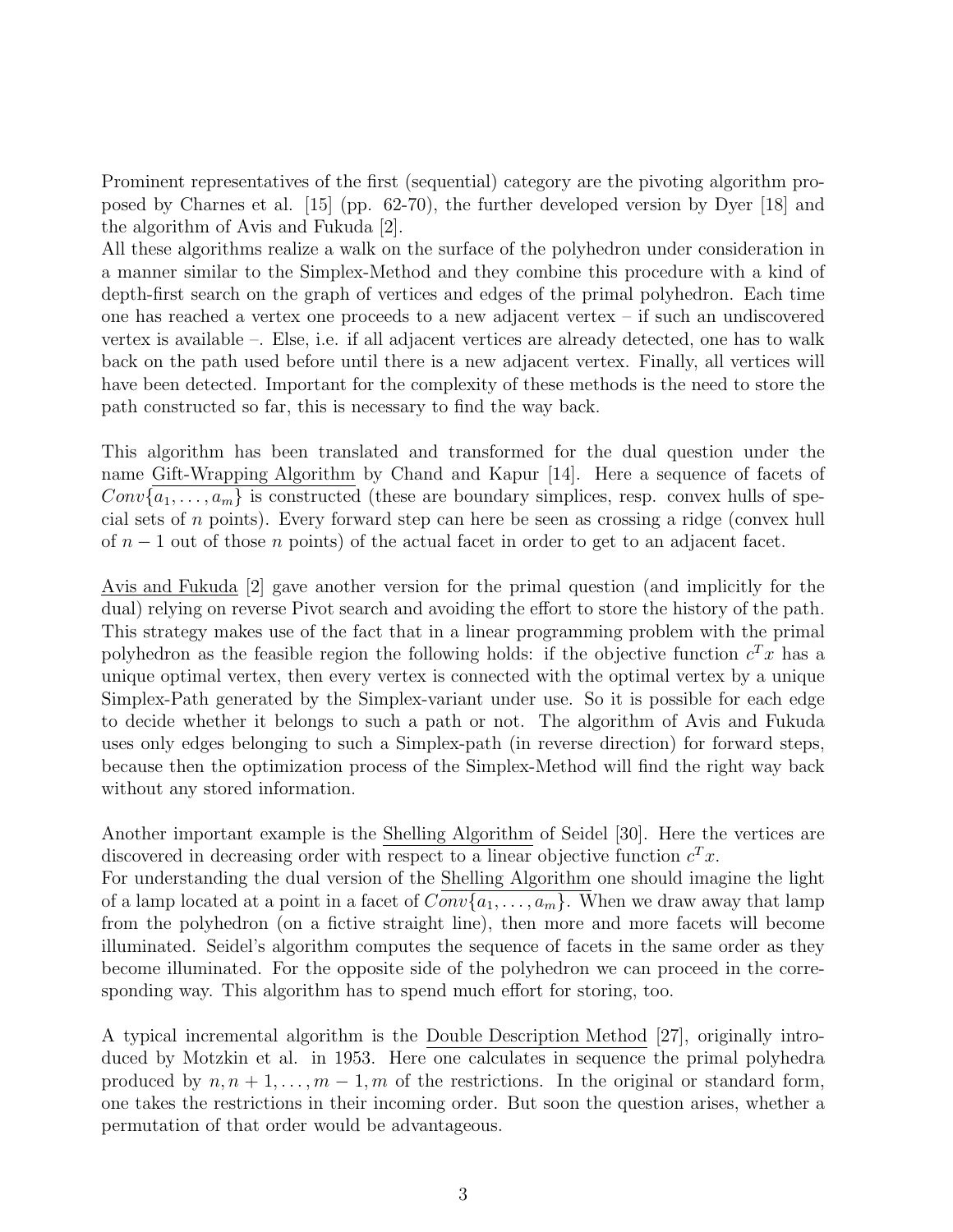The dual version of that algorithm is called Beneath-Beyond Algorithm. (Sometimes we use these terms also for the primal version, because beneath and beyond have an important geometrical meaning there, too). Its history goes back to Grünbaum  $[23]$ . And it was several times rediscovered, refined and used under different names. See for instance Kallay [28], Seidel [31], [19], [26].

Here, the newly introduced point  $a_i$  is matched with every facet of  $Conv\{a_1, \ldots, a_{i-1}\}$ . Now one has to check whether  $a_i$  is located above (beyond) or below (beneath) the facet under consideration. The "beyond"-facets will disappear when we proceed to  $Conv\{a_1, \ldots, a_i\}$ . On the other side new facets will appear. Each of them is the convex hull of  $a_i$  with a ridge between a formerly "beneath"- and a formerly "beyond"-facet.

The order of introducing the restrictions/points is quite different in the multi-dimensional version of the Quickhull Algorithm, cf. Barber, Dobkin and Huhdapaa [3]. It works identically in the Update procedure, but the order of introductions is changed dynamically. So-called "deep cuts" are preferred. The purpose is that the structure of the final polyhedron shall be approximated very early.

There is vast literature on these algorithms. The papers deal with quite different aspects. Here are some examples.

We want to mention e.g. the work of Bremner [10], who constructs families of polyhedra where the computational effort for incremental primal algorithms must be extremely higher than the number of vertices in the final polyhedron, because the intermediate auxiliary polyhedra are much more complicated than the final one. So, incremental algorithms can not be called "output-sensitive". This means that the computational effort for calculating the output should be polynomially bounded by the number of (binary) bits required to describe the input and the output of the problem. (i.e.  $Size(Input) + Size(Output)$ ).

Avis, Bremner and Seidel [1] show that every algorithm has at least one of several weaknesses:

- either an unability to solve degenerate problems

- or the inability to hold the intermediate results as simple as the final output.

Bremner, Fukuda and Marzetta [9] raise the question whether there is a kind of primal-dual algorithm which can exploit the fact that there are two dual and almost equivalent problems to solve (as mentioned in the beginning of this paragraph). The aim is to apply each time the "easier" version.

Joswig [25] deals with the Beneath-Beyond Algorithm and compares it with other convexhull implementations. It turns out that each algorithm has its own "domain of superiority" in the huge set of polyhedra.

Many researchers deal with Quickhull. Barber, Dobkin and Huhdapaa [3] present an approach for general dimensions motivated by 2d-experience. For polyhedra showing a socalled balance condition, the behaviour is truly output-sensitive.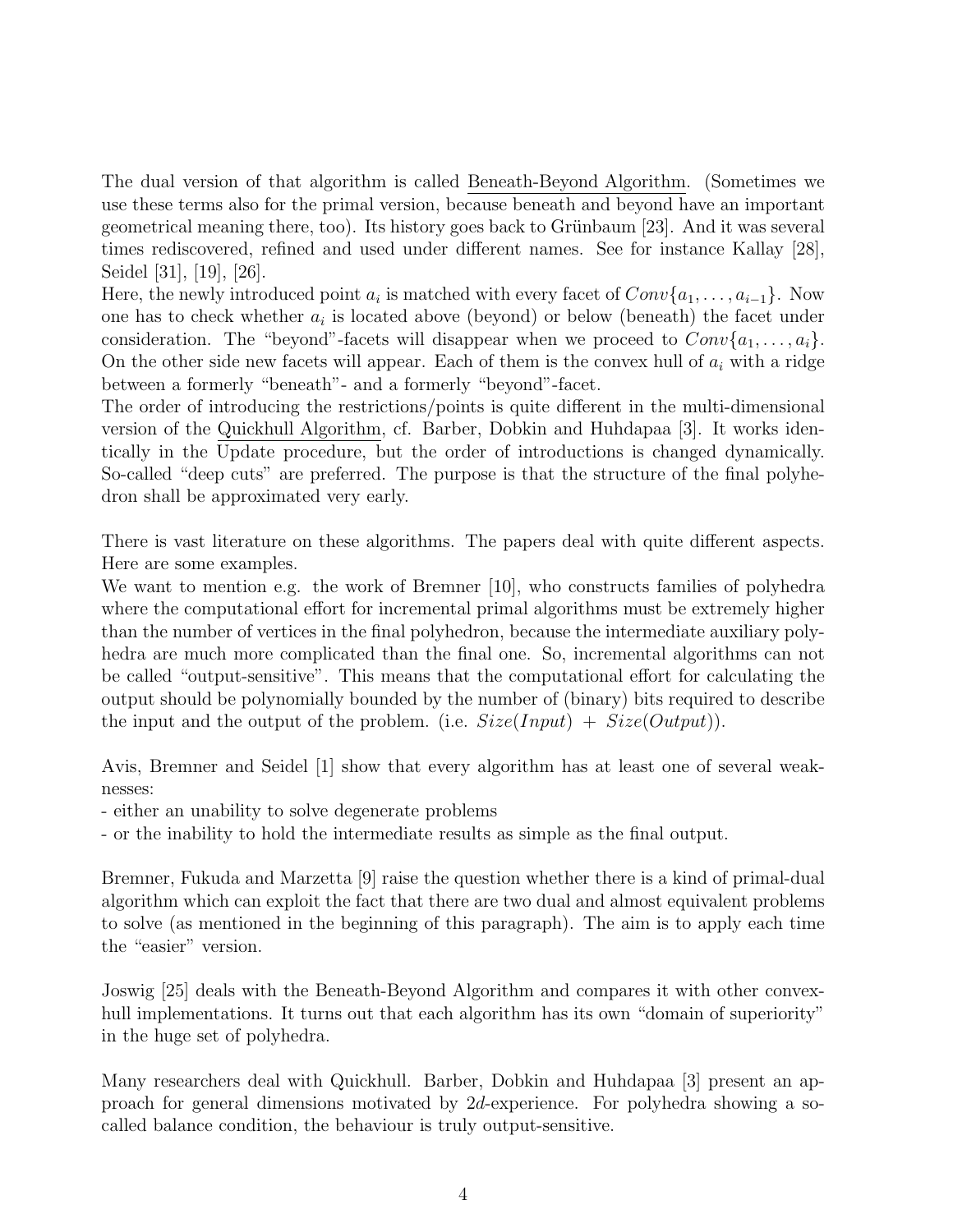As far as we know, there is no truly satisfying theoretical result on the average-case behaviour of the Double Description Method or the Beneath-Beyond Algorithm. This is even worse for Quickhull, where we are (for reasons lying in the stochastic theory) even far away from a rigorous probabilistic analysis.

### 1.2 The Task Of This Paper

The aim of this paper is an average-case analysis of the behaviour of the most popular "incremental" algorithm for finding all vertices of the polyhedron

$$
X = \{x \mid a_1^T x \le 1, \dots, a_m^T x \le 1\}
$$
\n<sup>(1)</sup>

in a version that is appropriate for nondegenerate problems. The algorithm under con– sideration is called "Double Description Method".

Assume that we already have discovered (calculated) all vertices of the auxiliary polyhedron

$$
X_l = \{x \mid a_1^T x \le 1, \dots, a_l^T x \le 1\}, \text{ where } 1 \le l \le m. \tag{2}
$$

Then we may proceed in order to obtain the corresponding information for  $X_{l+1}$ . This explains the term incremental:  $X_{l+1}$  is calculated on the basis of the knowledge about  $X_l$ . The update from  $X_l$  to  $X_{l+1}$  consists of two stages:

- 1. In the first stage we have to decide whether a vertex of  $X_l$  satisfies  $a_{l+1}^T x \leq 1$  or not. In geometrical terms this is the question whether this vertex lies beneath or beyond the hyperplane  $\{x \in \mathbb{R}^n \mid a_{l+1}^T x = 1\}.$
- 2. In the second stage all those vertices beyond the hyperplane have to be deleted, and (the) new vertices on the hyperplane have to be identified and appended to our list of vertices.

As explained in the last section, the Beneath-Beyond Algorithm does the same job indirectly by determining all facets of  $Conv(0, a_1, \ldots, a_m)$  generated by n of the  $a_i$ -points. This information can after that re-translated into the primal question by calculation of the primal vertex which is associated with the discovered dual facet.

Let us have a look on both stages in the dual context. In its stage 1. the Beneath-Beyond Algorithm checks every extant facet whether the additional point  $a_{l+1}$  lies beneath the facethyperplane (i.e. on the side where the origin lies) or beyond (i.e. on the opposite side).

In stage 2. those "beyond"-facets are deleted, the "beneath"-facets are kept, and the new facets, which all have  $a_{l+1}$  as one of their generators, are constructed.

The effort to do these steps in the dual context is quite the same as in the primal context.

Note that sometimes – in a sloppy use of language – we use the term "Beneath-Beyond" also in the primal context, because it has a geometrical meaning even in the primal stage 1.

We base our analysis on the so-called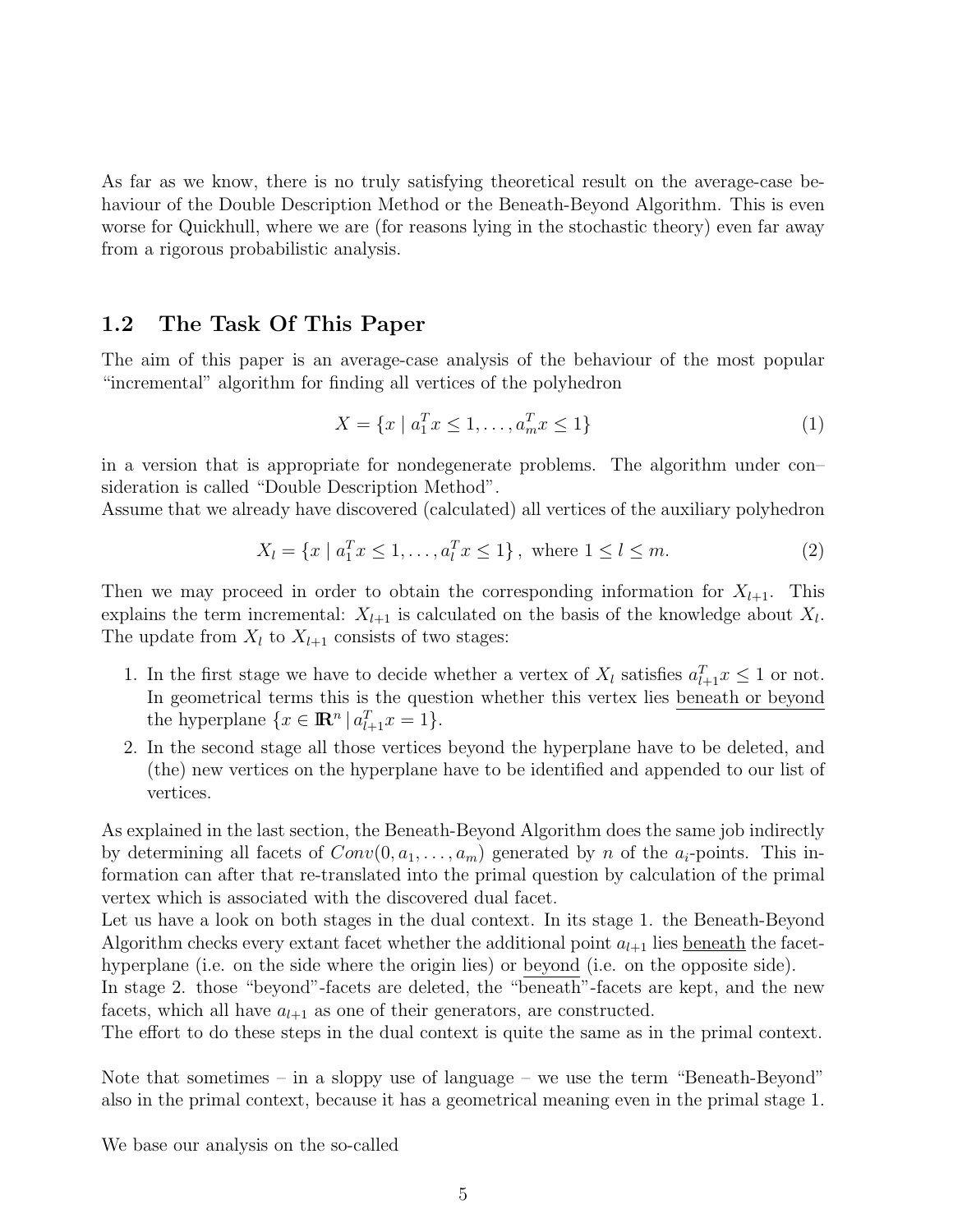#### Rotation-Symmetry-Model (RSM)

 $a_1, \ldots, a_m$  are distributed independently, identically and symmetrically under rotations on  $\mathbb{R}^n \setminus \{0\}.$ (3)

This stochastic model has been used successfully for an average-case analysis of the Simplex-Method in [6] and [8], for Inner-Point-Algorithms in [24], and for Gift-Wrapping-Algorithms for convex hulls resp. for finding all vertices of  $X$  in [7].

In our approach the term "Averaging" results from randomly generating the data of problems (here the set of vectors  $\{a_1, \ldots, a_m\}$ ) - according to a certain distribution rule. After that, for any given data set we simulate a complete solution of the problem by application of the algorithm under consideration. Finally we count (sum up) all the necessary arithmetical operations for all generated data sets and calculate an average number per generated problem.

The resulting mean values (expected values) will be classified according to

- 1. the number of variables  $=$  the dimension n
- 2. the number  $m$  of restrictions
- 3. the specific distribution under use (specified by a parameter k with  $-1 < k < \infty$ ).

In consequence, we want to achieve the value of  $E_{m,n}^k(s)$ , where s is the number of arithmetical operations (steps) required to solve a given problem. E stands for the expected value in the space with parameters  $m, n$  and k, where m is the number of restrictions, n the number of variables and k denotes the special distribution parameter under consideration.

Under RSM the following condition is satisfied with probability 1 (almost surely).

#### Condition of Nondegeneracy (CoN)

Each subset of  $\{a_1, \ldots, a_m\}$  consisting of n vectors is linearly independent. And each subset consisting of  $(n + 1)$  vectors is in general position. (4)

Fortunately the remaining complementary cases have no influence on the expected values because all operation numbers are finite and uniformly bounded from above. So we may solve degenerate problems even by extremely lengthy (but finite) enumeration methods without deteriorating the average computation time.

This effect avoids and saves complicated case-studies. Hence it simplifies our analysis tremendously.

In the following we use notations for balls and spheres:

$$
\omega_n := \{ x \in \mathbb{R}^n | ||x|| = 1 | \} \text{ and } \Omega_n := \{ x \in \mathbb{R}^n | ||x|| \le 1 \}
$$
 (5)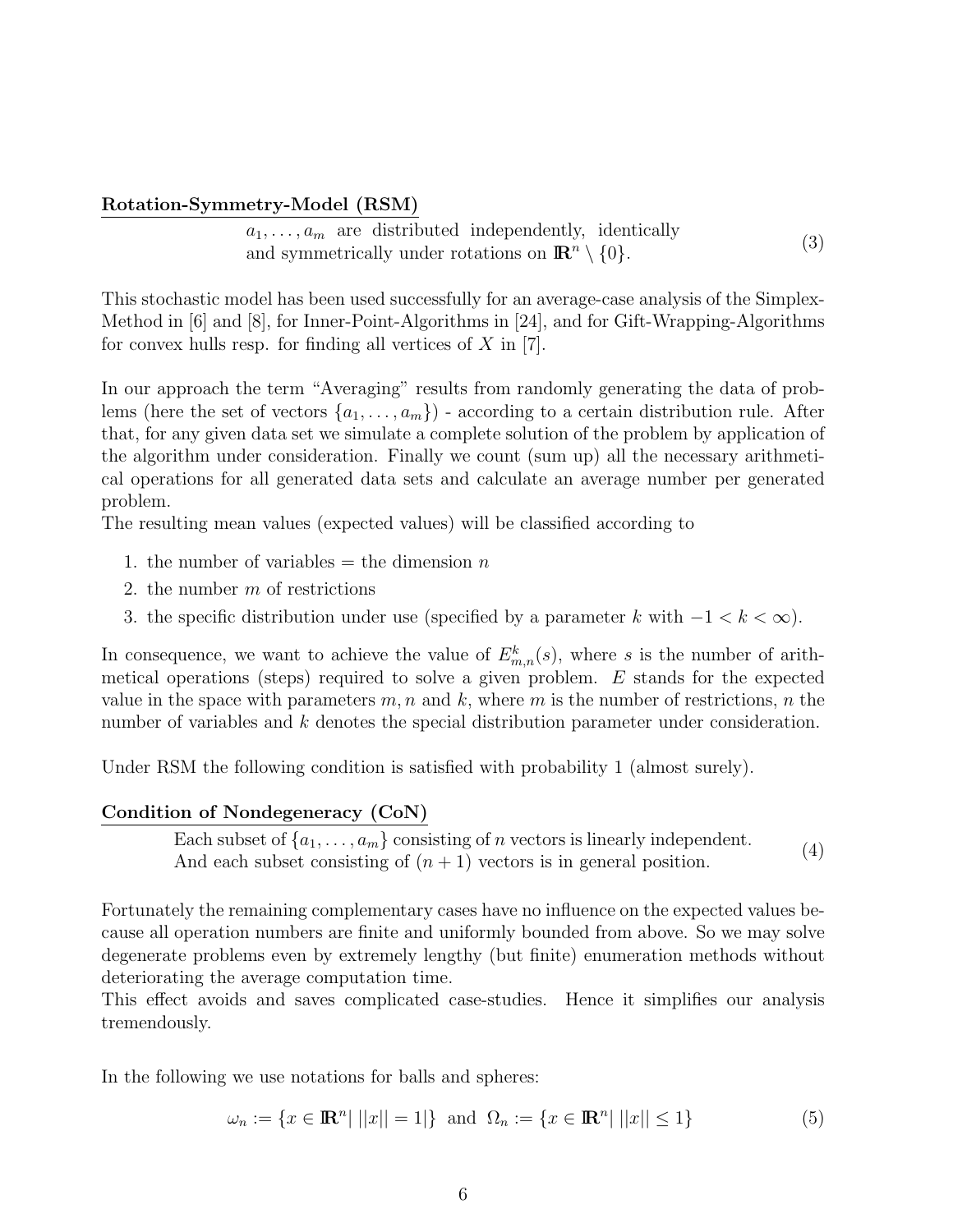for unit sphere  $\omega_n$  resp. unit ball  $\Omega_n$ .

 $\lambda_k$  denotes the k-dimensional Lebesgue-measure of a set, hence

$$
\lambda_{n-1}(\omega_n) = \frac{2 \cdot \pi^{\frac{n}{2}}}{\Gamma(\frac{n}{2})} \text{ and } \lambda_n(\Omega_n) = \frac{\pi^{\frac{n}{2}}}{\Gamma(\frac{n+2}{2})}. \tag{6}
$$

The convexity of the logarithm of the Gamma-function admits several estimations, which will frequently be exploited in the calculations of this paper (cf. [6], Appendix).

#### Remark 1

For  $x \geq 1$  and all  $0 < \alpha < 1$  we have

$$
(x + \alpha - 1)^{\alpha} \le \frac{\Gamma(x + \alpha)}{\Gamma(x)} \le x^{\alpha}
$$
 (7)

$$
\frac{\lambda_{n-1}(\omega_n)}{\lambda_{n-3}(\omega_{n-2})} = \frac{2\pi}{n-2} \quad and \quad \frac{\lambda_n(\Omega_n)}{\lambda_{n-2}(\Omega_{n-2})} = \frac{2\pi}{n} \tag{8}
$$

$$
\sqrt{\frac{2\pi}{n-1}} \le \frac{\lambda_{n-1}(\omega_n)}{\lambda_{n-2}(\omega_{n-1})} \le \sqrt{\frac{2\pi}{n-2}} \quad \text{and} \quad \sqrt{\frac{2\pi}{n+1}} \le \frac{\lambda_n(\Omega_n)}{\lambda_{n-1}(\Omega_{n-1})} \le \sqrt{\frac{2\pi}{n}}.
$$
 (9)

Rotation-symmetric distributions can be characterized uniquely by specifying their "radial distribution function"

$$
F(r) := P(x \, | \, ||x|| \le r) \text{ for } r \in [0, \infty). \tag{10}
$$

 $P(x \mid ||x|| \leq r)$  is the probability, that a random point x has an Euclidean distance to the origin not greater than r. In our class of distributions we have  $F(r) = 1 \,\forall r \geq 1$ . These are the distributions with bounded support  $\Omega_n$ .

If the radial distribution has a density, then we denote it by  $f(r)$ , i.e.

$$
F(r) = \int_{0}^{r} f(\rho)d\rho \ \forall r \in [0, \infty). \tag{11}
$$

Suppose that the original distribution over  $\mathbb{R}^n$  has a density  $\hat{f}$ . Then  $\hat{f}(x_1) = \hat{f}(x_2)$  as long as  $||x_1|| = ||x_2||$ , because of rotation-symmetry.

Now let us introduce a function induced by this property of  $\hat{f}$ , namely  $\tilde{f}$  :  $[0,\infty) \to \mathbb{R}$  such that  $\tilde{f}(|x||) = \hat{f}(x)$  for all  $x \in \mathbb{R}^n$ . Then we observe the relation

$$
F(r) = \lambda_{n-1}(\omega_n) \int_0^r t^{n-1} \tilde{f}(t) dt
$$

where

$$
\tilde{f}(r) = f(r) \frac{1}{r^{n-1} \lambda_{n-1}(\omega_n)}.
$$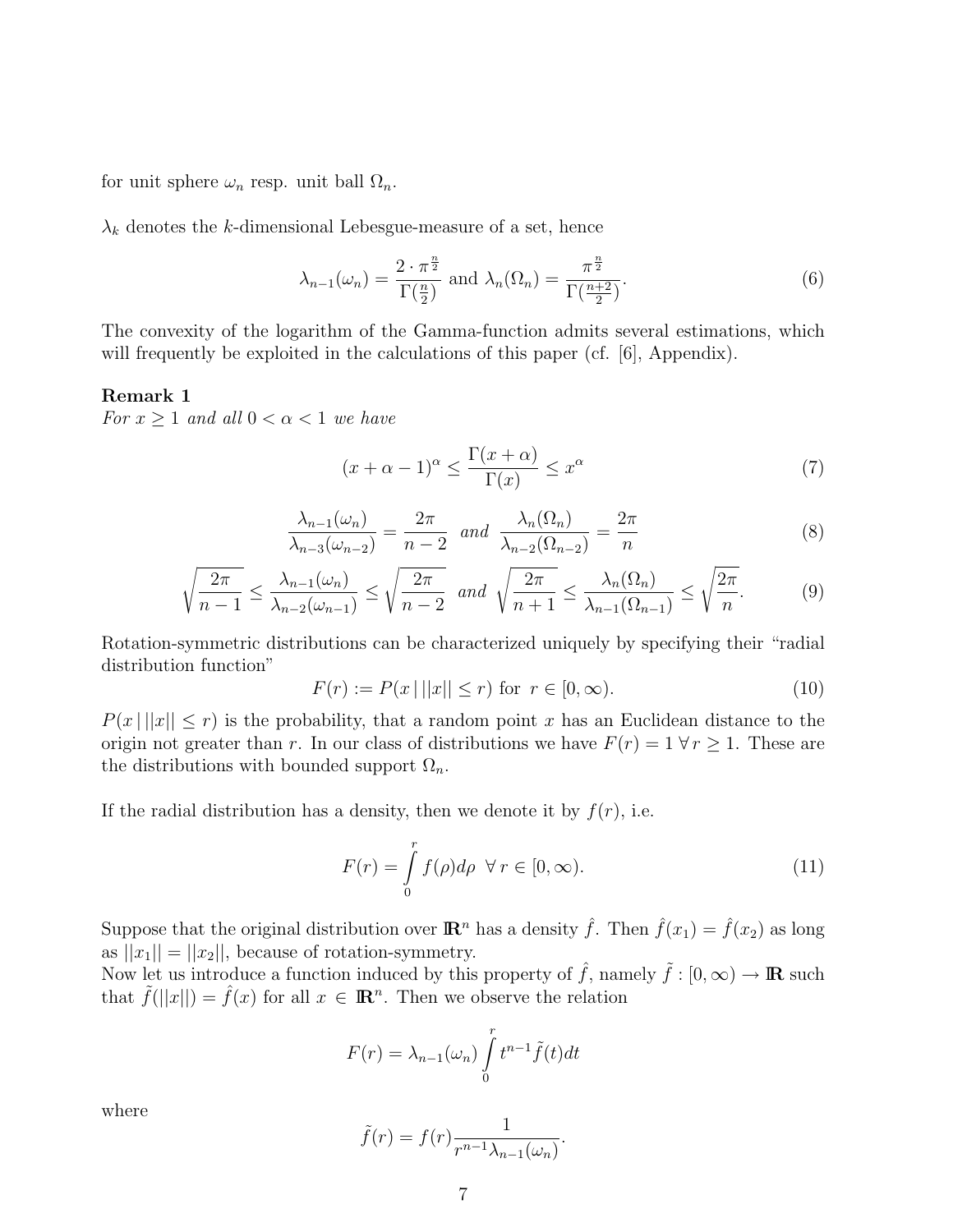For the sake of better calculation- and evaluation-possibilities we restrict our interest to the following subfamily of rotation-symmetric distributions.

Let us deal only with radial distribution-functions parametrized by a value  $k > -1$  of the following kind

$$
F_k(r) := \begin{cases} \int_0^r (1-\tau^2)^k \tau^{n-1} d\tau & \text{for} \quad 0 \le r \le 1\\ \int_0^r (1-\tau^2)^k \tau^{n-1} d\tau & \text{for} \quad r > 1 \end{cases}
$$
(12)

The corresponding radial densities of these distributions are

$$
f_k(r) := \begin{cases} \frac{(1-r^2)^k r^{n-1}}{\int_0^1 (1-r^2)^k r^{n-1} dr} & \text{for } 0 \le r \le 1\\ 0 & \text{for } r > 1 \end{cases}
$$
(13)

#### Remark 2

The parameter k gives the weight on the radii between 0 and 1.  $k \rightarrow -1$  puts extremely much weight at the boundary of the ball.  $k \to \infty$  puts more and more weight in the interior and less at outer spheres.

#### Remark 3

Interesting special cases are:

 $k = 0 \Rightarrow \hat{f}$  constant on  $\Omega_n$   $\equiv$  uniform distribution on  $\Omega_n$  $k \rightarrow -1 \Rightarrow extremal dominance at r = 1 \equiv uniform distribution on \omega_n$  $k \rightarrow \infty \Rightarrow extremal \ dominance \ at \ r = 0 \qquad \equiv \ totally \ centralized$  $k = \frac{n-1}{2} \Rightarrow$  radial density symmetric about  $r = \frac{1}{2}$  $\frac{1}{2}$ .

The philosophy of this paper is very similar to that of the paper on Gift-Wrapping from 1997, see [7]. Both belong to a long-term project, where several algorithms shall be analyzed theoretically under the same stochastic model (RSM).

There had been some rudimentary results on average case analysis and even for RSMdistributions. Compare the work of Dwyer from 1988 [17].

But mostly the results were given in terms of the expected number of vertices (and this number was not specified in  $m$  and  $n$ ).

Moreover, they were given only for single distributions (as "random sphere") and they were applicable only to the situation where  $m$  was growing tremendously, while  $n$  was fixed. That means, the dependency upon  $n$  was not rigorously evaluated.

Here we try to evaluate the average-case behaviour in formulas which exhibit the dependency upon m and n specifically. This is done for all configurations with  $m \geq n$ .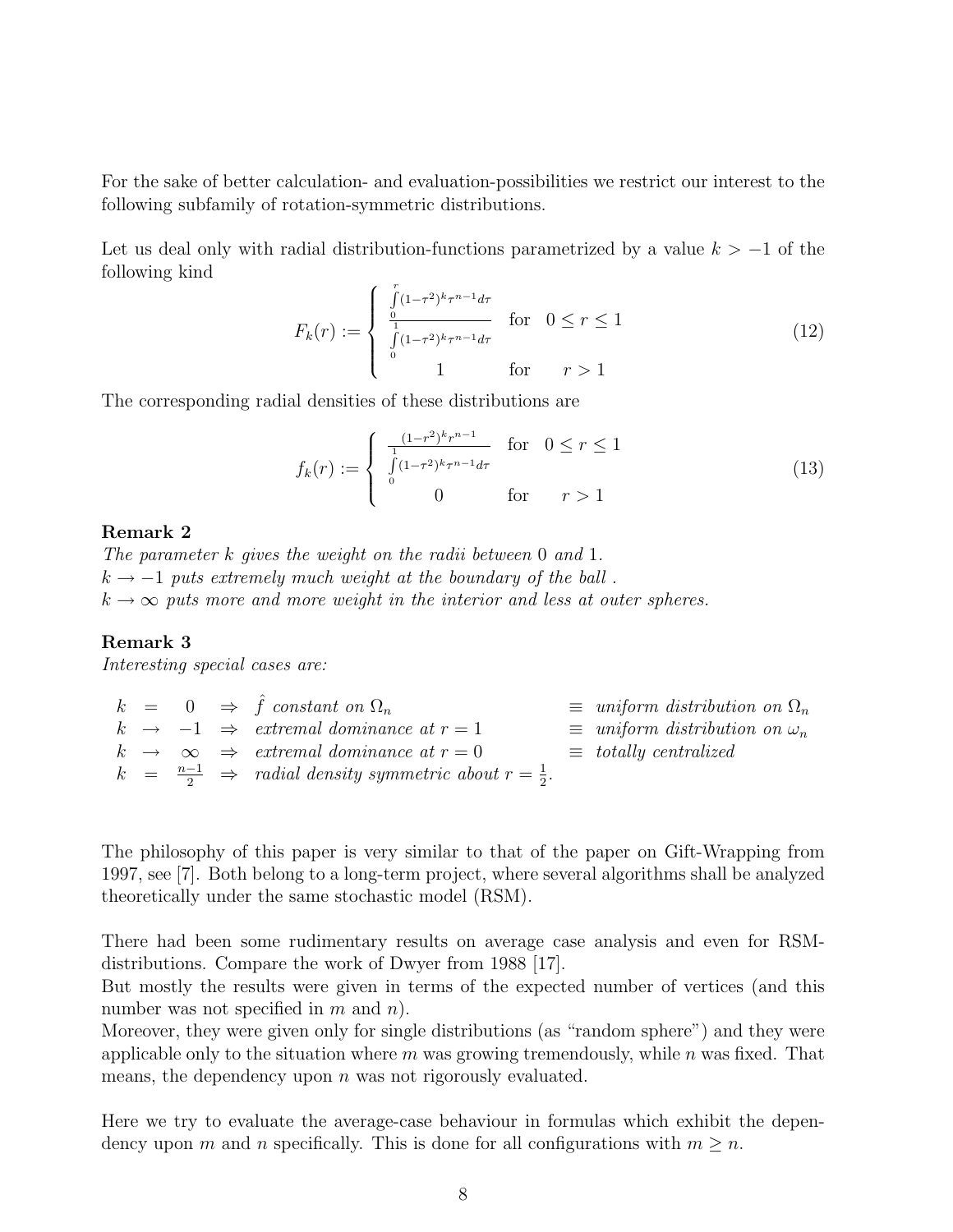In cases, where it is too difficult to calculate equations, we put emphasis on deriving true upper bounds instead of using the order notation.

And in addition, we are able to study a whole variety of distributions via our parameter k. Thus we get a variation of the nonredundancy rate of restrictions moving from 1 to 0 in the limit when k grows to infinity. Then the algorithms will behave quite different. And our results can reflect these differences.

For that evaluation we are forced to apply methods of stochastic geometry. One of the most important tools for our analysis and one of the most "classical" problems of stochastic geometry is the calculation of the expected number of vertices  $E_{m,n}(\#(V))$  when the restriction vectors  $a_i$  are distributed according to a certain stochastic model (in our case the RSM-distributions). There are many papers dealing with such questions, the interested reader is refered to a survey of Buchta [13].

For two special distributions under consideration there are rather old results and derivations of that expected number:

For the uniform distribution over the unit ball  $(\Omega_n)$  we know a result of Raynaud [29], which gives an asymptotic approximation

$$
E_{m,n}(\#(V)) = Const.^{\Omega}(n) \cdot m^{\frac{n-1}{n+1}}(1+o(1))
$$
 (as  $m \to \infty$ , and n is fixed)

Buchta et al. [11] gave a formula for that number in form of a combinatorial sum.

A key and extremal role in our study plays the uniform distribution over the unit sphere  $(\omega_n)$ . Compare in particular section 7. Here Buchta et al. [12], again calculate a combinatorial sum and an asymptotic approximation of the form

$$
E_{m,n}(\#(V)) = Const.^{\omega}(n) \cdot m(1+o(1)) \text{ (as } m \to \infty, \text{ and } n \text{ is fixed)}
$$

In this paper we rely on a more general method for deriving such expected numbers in a simple form of nonasymptotic bounds, which allows us to handle our whole family of distributions with varying parameter  $k$  uniformly. The above mentioned distributions appear as special cases ( $k = 0$  resp.  $k \to -1$ ). This related, but slightly different evaluation method had been independently derived in [4], [5], [6], at that time only for the purpose of determining the expected number of vertices on a Simplex-Path. Later it could be used for different geometrical figures as the number of vertices itself [7]. And an advantage of that method is that it creates upper bounds for all values of m and n and for all k in a closed form suitable to insert these in the complexity analysis of algorithms (as e.g. the Double Description Method). For the two mentioned special distributions our method arrives at the same terms with respect to the behaviour in n and we see that  $(m + \frac{2}{n+1})^{\frac{n-1}{n+1}}$  resp. m can in fact be used in upper bounds without any correction term  $o(1)$ . Details are given in subsection 5.2.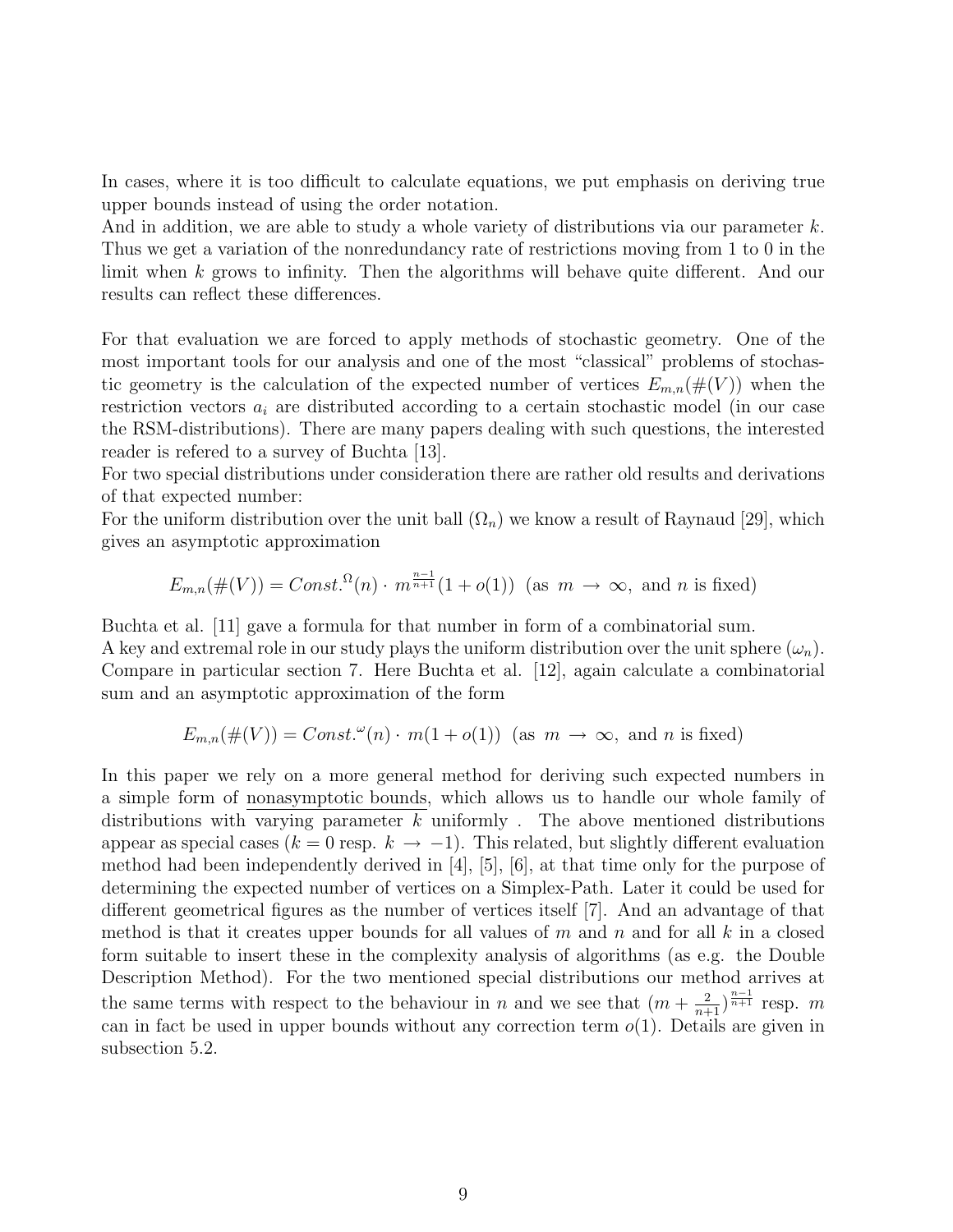### 1.3 The Main Results

Here are our main results about discovering all vertices of  $X$  as in (1).

#### Theorem 1

Suppose that m restrictions are randomly generated according to the RSM-model in dimension n with distribution-parameter k. Then the Double Description Method (resp. the Beneath-Beyond Algorithm) determines all vertices of the polyhedron X with an arithmetical effort of at most

$$
E_{m,n}^{k}(s) \le O(n^{3}) +
$$
  
+  $2\pi^{\left(\frac{n}{2}\right)} \frac{\left[n!\right]^{\frac{1}{2}}}{\Gamma(\frac{n}{2})} (n+1+2k)^{\frac{n-1}{2}} \left[ \frac{\Gamma(k+1+\frac{n}{2})}{2\sqrt{\pi}\Gamma(k+1+\frac{n-1}{2})} \right]^{\frac{n-1}{n+1+2k}}.$   

$$
O\left\{ n^{\frac{2+2k}{n+1+2k}} m^{\frac{n-1}{n+1+2k}+1} \frac{n+1+2k}{2n+2k} + n^{2+\frac{2+2k}{n+1+2k}} m^{\frac{n-1}{n+1+2k}} \frac{n+1+2k}{n-1} + n^{1+\frac{2+2k}{n+1+2k}} m^{\frac{n-1}{n+1+2k}} \frac{n+1+2k}{n-1} (n-1) \right\}.
$$
  
(14)

And for two typical values of  $k$  we get the following (slightly sharper) upper bounds.

#### Theorem 2

Suppose that m restrictions are randomly generated according to the RSM-model in dimension n with distribution-parameter  $k \to -1$  (uniform distribution on  $\omega_n$ ).

Then the Double Description Method (resp. the Beneath-Beyond Algorithm) determines all vertices of the polyhedron X with an arithmetical effort of at most

$$
E_{m,n}^{k \to -1}(s) \le O(n^3) + \frac{1}{n}(n-1)^{n-3} \left(\frac{1}{n-2}\right)^{\frac{n-1}{2}} \left(2\pi\right)^{\frac{n-1}{2}} \frac{2}{\sqrt{\pi}} \sqrt{\frac{n^2 - 2n + 1}{2}}
$$
  
. 
$$
O\left\{n^2 \frac{m(m-1)}{2} + mn^4 + n^3 \frac{m(m-1)}{2} + n^3 m(\ln(m) - 1)\right\}
$$
(15)

#### Theorem 3

Suppose that m restrictions are randomly generated according to the RSM-model in dimension n with distribution-parameter  $k = 0$  (uniform distribution on  $\Omega_n$ ).

Then the Double Description Method (resp. the Beneath-Beyond Algorithm) determines all vertices of the polyhedron with an arithmetical effort of at most

$$
E_{m,n}^{k=0}(s) \le O(n^3) + \frac{1}{n} \frac{2}{\sqrt{\pi}} \sqrt{\frac{n^2+1}{2}} (n+1)^{n-2+\frac{2}{n+1}} \sqrt{\frac{2\pi}{n}}^{n-1+\frac{2}{n-1}} n^{-\frac{n-1}{n+1}}.
$$
  

$$
\cdot O\left\{ n^2 m^{1+\frac{n-1}{n+1}} \frac{2n}{n+1} + n^4 m^{\frac{n-1}{n+1}} \frac{n+1}{n-1} + n^3 m^{\frac{n-1}{n+1}} \frac{n+1}{n-1} \cdot (\ln m - \frac{n+1}{n-1}) \right\}.
$$
(16)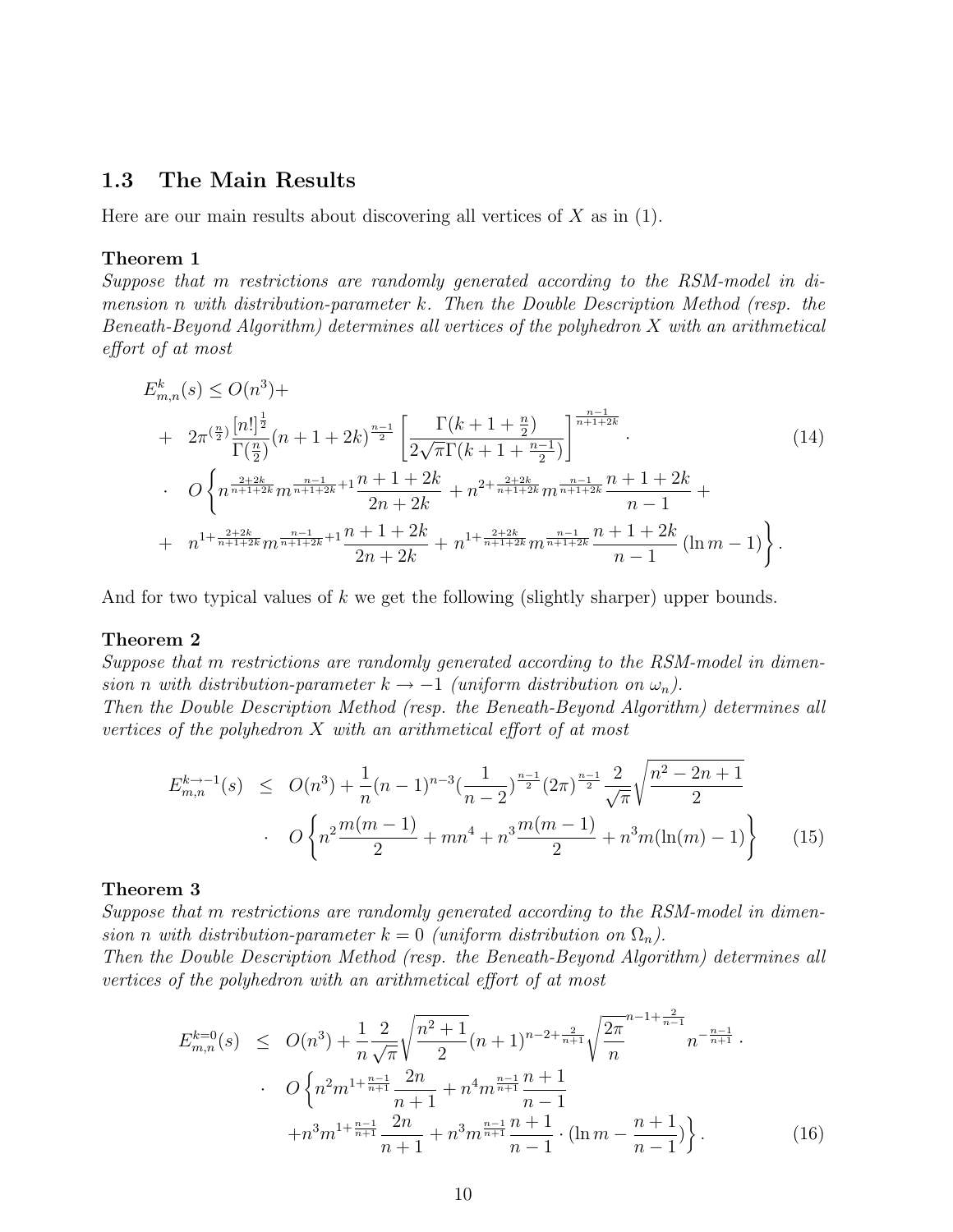And finally, we can compare general results on incremental algorithms according to RSMmodels with results for Gift-Wrapping resp. sequential algorithms.

#### Theorem 4

For the special case of uniform distribution on  $\omega_n$  and  $m >> n$ , the expected number of vertices is almost linear in m, precisely it is

 $m(1 - \epsilon(m, n)) \cdot C(n)$ , for a function  $\epsilon(m, n) > 0$  and  $\epsilon(m, n) \to 0$  for  $m \to \infty$ , n fixed. In this case, on the average, incremental algorithms with random order have to delete in each stage an expected number of about  $(n-1)C(n)$  and to produce an expected number of about  $(n)C(n)$  completely new vertices in order to gain an increment of about  $1 \cdot C(n)$  in the expected total number. So in any case we have an overproduction with factor n.

For all other RSM-distributions the overproduction-factor is even more dramatic, because the deletion share is the same, but the incremental share is less (the expected number is here sublinear in m).

Hence under our stochastic model and average-case analysis our incremental algorithm has to deal with n-times more "working vertices" than the final polyhedron  $X_m$  will have on the average. As a consequence of our implementation details, it can under our criteria not be as efficient as the pivoting algorithm studied in [7].

### 2 The Algorithm

Before diving deeply into stochastic geometry and integral theory, we want to describe our algorithm in detail and think about the arithmetical effort for a given deterministic problem. The most important role in that complexity analysis plays the size of the output, i.e. the number of vertices which have to be detected. We denote this figure by  $\#(V) := \#(V_m)$ .

Concerning the structure of  $X(= X_m)$  and of  $X_l$  with  $n \leq l \leq m$  and its vertices we should take the following into regard. Here nondegeneracy guarantees that:

a)  $X$  is simple, i.e. every vertex of  $X$  is given as the solution of a system

$$
a_{\Delta^1}^T x = 1, \dots, a_{\Delta^n}^T x = 1 \quad \text{and } a_j^T x < 1 \,\forall \, j \notin \Delta
$$

where 
$$
1 \leq \Delta^1 < \ldots < \Delta^n \leq m
$$
 with  $\Delta = \{\Delta^1, \ldots, \Delta^n\} \subset \{1, \ldots, m\}.$ 

b) Every edge is a line segment resp. the solution set of a system

$$
a_{\Delta^1}^T x = 1, ..., a_{\Delta^{i-1}}^T x = 1, a_{\Delta^{i+1}}^T x = 1, a_{\Delta^n}^T x = 1
$$
 and  $a_j^T x \le 1 \ \forall \ j \in \{1, ..., m\}.$ 

c) Edges are incident to one or (mostly) two vertices, where one additional restriction is active or tight, i.e.

at one end :  $a_{\Delta}^T x = 1 \forall i \in \Delta$  and  $a_j^T x < 1 \forall j \notin \Delta$ and at the other end :  $a_{\lambda}^{T}$  $T_{\Delta i}x < 1$  for one  $\bar{i} \in \Delta$ ;  $a_{\Delta i}^T x = 1$  for the remaining  $i \in \Delta$ and  $a_j^T x = 1$  for one  $\bar{j} \notin \Delta$  and  $a_j^T x < 1$  for the remaining  $j \notin \Delta$ .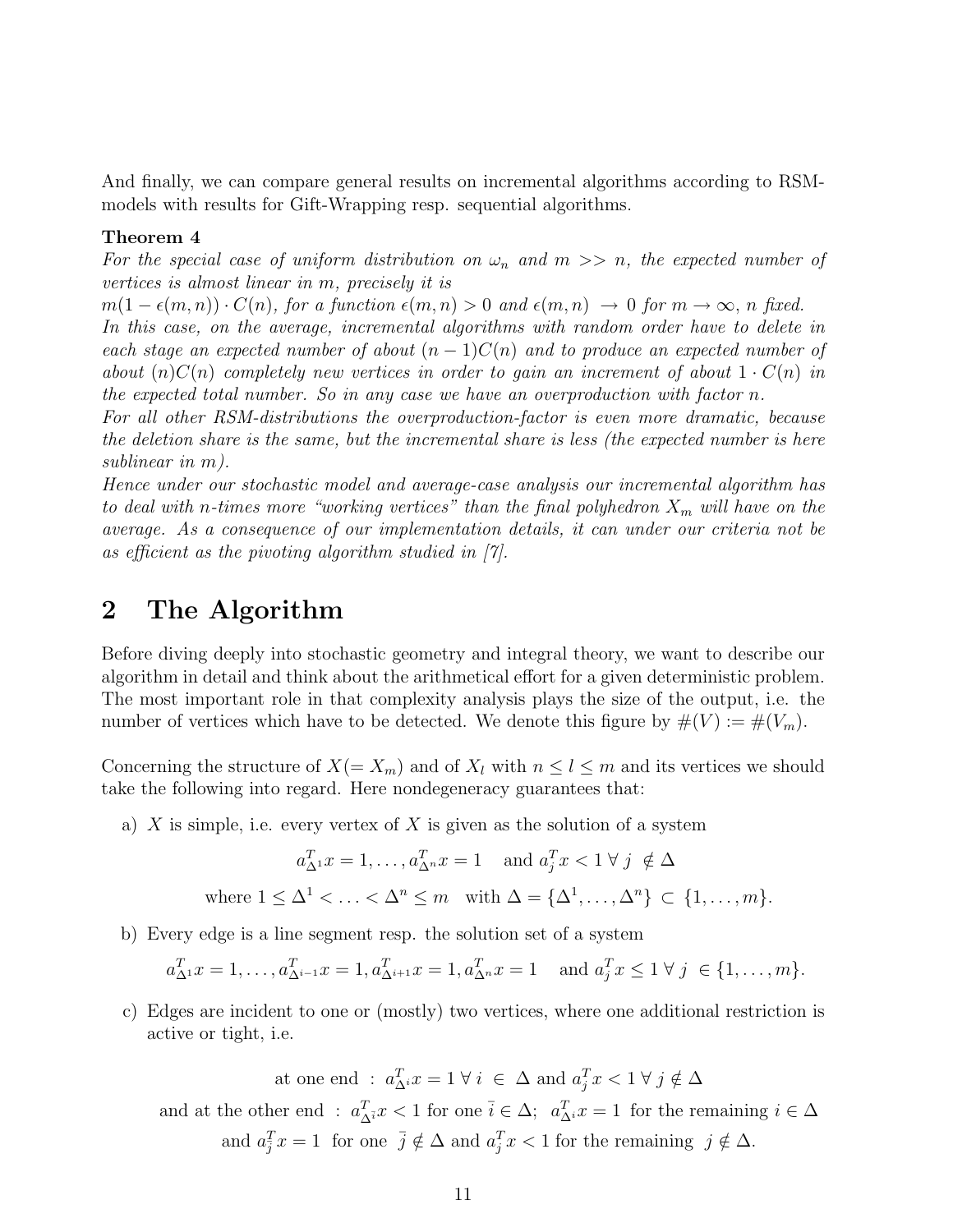d) Every vertex is incident to exactly n edges defined by

$$
a_{\Delta^1}^T x = 1, \dots, a_{\Delta^{i-1}}^T x = 1, a_{\Delta^{i+1}}^T x = 1, a_{\Delta^n}^T x = 1 \text{ and } a_j^T x \le 1 \ \forall \ j \in \{1, \dots, m\}.
$$

For a probabilistic analysis of these vertices we need to have a dual view on the problem, because the randomly given data are  $a_1, \ldots, a_m$  – originating from the dual space.

#### Remark 4

The set  $\{a_{\Delta^1}, \ldots, a_{\Delta^n}\} \subset \{a_1, \ldots, a_m\}$  determines a vertex  $x_\Delta$  of X in the primal space via  $a_{\Delta^1}^T x = 1, \ldots, a_{\Delta^n}^T x = 1$  if and only if in the dual space the hyperplane through  $a_{\Delta^1}, \ldots, a_{\Delta^n}$ is a boundary hyperplane for  $Conv(a_1, \ldots, a_m, 0)$ . That means that  $Conv(a_{\Delta^1}, \ldots, a_{\Delta^n})$  is a facet of  $Conv(a_1, \ldots, a_m, 0)$  and that the origin 0 and all points  $a_i$  with  $i \notin \Delta$  belong to the same halfspace (bounded by that hyperplane through  $a_{\Delta^1}, \ldots, a_{\Delta^n}$ ).

As already mentioned, our algorithm is an incremental algorithm. We solve successively the following auxiliary problems:

$$
n \qquad \text{restrictions} \qquad (a_1, \ldots, a_n) \qquad (X_n)
$$
\n
$$
n+1 \qquad \text{restrictions} \qquad (a_1, \ldots, a_n, a_{n+1}) \qquad (X_{n+1})
$$
\n
$$
\vdots \qquad \vdots \qquad \vdots
$$
\n
$$
n+r=l \qquad \text{restrictions} \qquad (a_1, \ldots, a_n, a_{n+1}, \ldots, a_l) \qquad (X_l)
$$
\n
$$
n+r+1=l+1 \qquad \text{restrictions} \qquad (a_1, \ldots, a_n, a_{n+1}, \ldots, a_l, a_{l+1}) \qquad (X_{l+1})
$$
\n
$$
\vdots \qquad \vdots \qquad \vdots \qquad \vdots
$$
\n
$$
n+(m-n)=m \qquad \text{restrictions} \qquad (a_1, \ldots, a_n, a_{n+1}, \ldots, a_m) \qquad (X_m = X)
$$

We determine the vertex- (and edge-) structures of  $X_n, X_{n+1}, X_{n+2}, \ldots, X_l, X_{l+1}, \ldots, X_m =$ X in such a way that each  $X_{l+1}$  is developed from  $X_l$ . As soon as we have calculated the structure of  $X_m = X$ , we are ready.

Informally, we proceed as follows for one Update.

Assume that the vertex-edge structure of  $X_l$  is already known and available. Then we have to check every vertex  $x_{\Delta}$  of  $X_l$  whether it satisfies  $a_{l+1}^T x_{\Delta} \leq 1$ .

If YES, we keep that vertex.

If NO, the vertex is dropped.

But then we have to pay attention to a set of just generated brandnew vertices (appearing the first time in  $X_{l+1}$ ). All such new vertices of  $X_{l+1}$  have in common that they are generated as the intersection point of an  $X_l$ –edge and the hyperplane  $\{x|a_{l+1}^T x=1\}$ . So all these new vertices satisfy  $a_{l+1}^T x = 1$ .

Therefore it pays to store all the edges of a preliminary polyhedron  $X_l$ .

Here comes a more rigorous description (in pseudocode terminology).

Initialization Calculate the only vertex and the  $n$  edges (resp. rays) of  $X_n = \{x \mid a_1^T x \leq 1, \ldots, a_n^T x \leq 1\}.$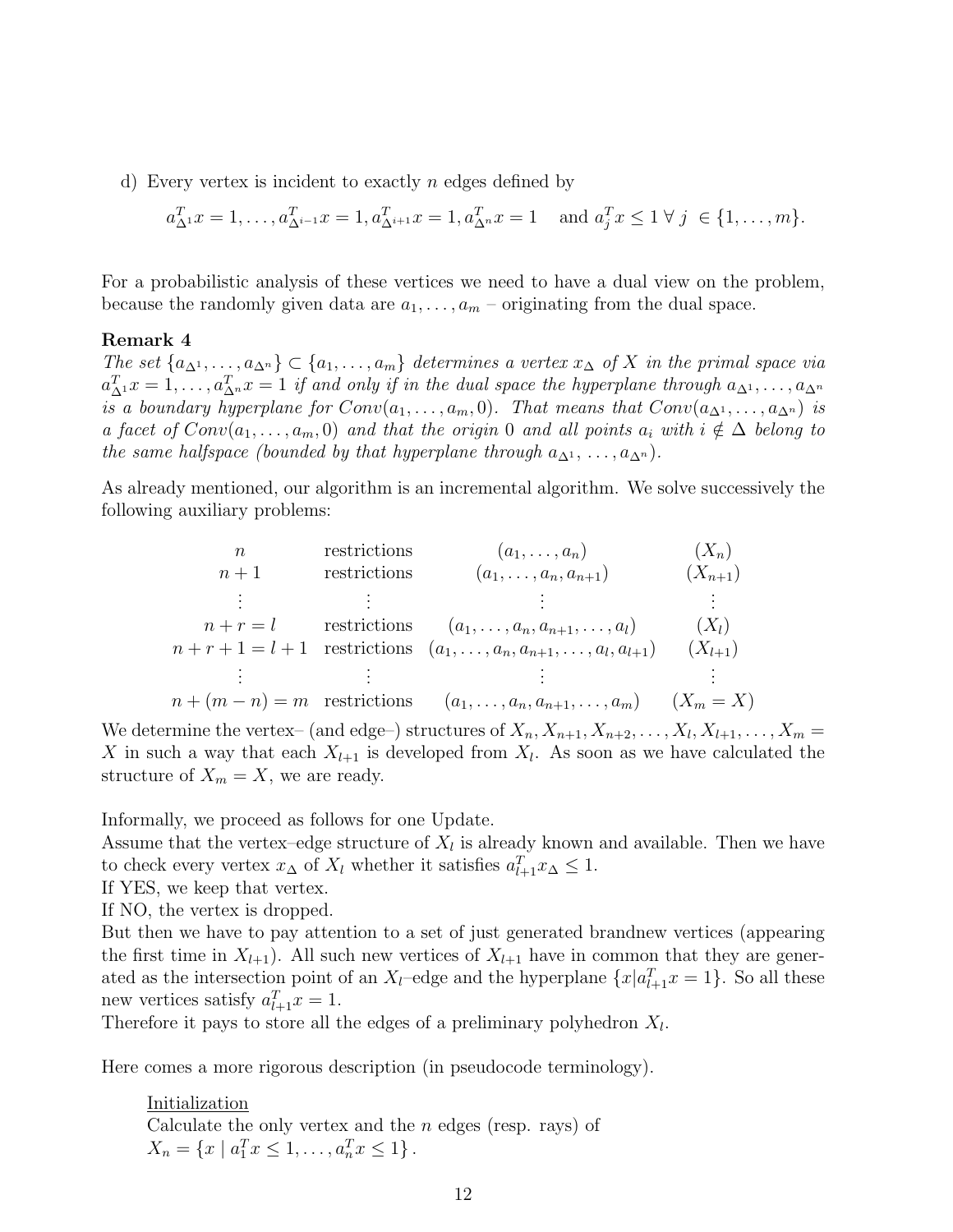Typical Step

for  $l$  from  $n$  to  $m-1$  do:

Consider the description of  $X_l$ , i.e. its list of triples [vertex — edge — vertex] resp. [vertex — edge —  $\infty$ ), and calculate the corresponding list for  $X_{l+1}$ .

Details of Calculation

- (a) Check all edges whether they intersect the hyperplane  $\{x|a_{l+1}^T x = 1\}$  or not. If there exists an intersection point, we call that  $x_0$ .
- (b) i. Keep all edges which belong to the halfspace  $\{x | a_{l+1}^T x \leq 1\}$  completely.
	- ii. Drop all edges which belong to the open halfspace  $\{x | a_{l+1}^T x > 1\}$  completely. Reduce the degree of the incident vertices each time by one. And drop the vertex as soon as its degree has fallen down to 0.
	- iii. Edges crossing the hyperplane are treated as follows:
		- A. If the edge is incident to two vertices  $x_1$  (with  $a_{l+1}^T x_1 \leq 1$ ) and  $x_2$  (with  $a_{l+1}^T x_2 > 1$ ) then replace the edge  $[x_1, x_2]$  by the edge  $[x_1, x_0]$ , i.e. eliminate the line segment  $(x_0, x_2]$ .
		- B. If the edge is incident only to a vertex like  $x_2$ , then shorten that edge (resp. ray) by eliminating the line segment  $(x_0, x_2]$ , reduce the degree of  $x_2$  by one and eliminate  $x_2$  as soon as its degree has reached 0.
		- C. If the edge is incident only to a vertex like  $x_1$ , then replace the edge by  $[x_1, x_0]$  and eliminate the rest.
- (c) Now we have the new vertex  $x_0$ . Calculate all edges emanating from  $x_0$  and keeping  $a_{l+1}^T x \leq 1$  tight. (As a result of nondegeneracy, there are  $n-1$  such edges.) The direction of the *n* edges are given as the *n* columns of the negative inverse matrix of

$$
A_{\Delta} = \begin{pmatrix} a_{\Delta^1}^T \\ \vdots \\ a_{\Delta^n}^T \end{pmatrix} \text{ in the form } A_{\Delta}^{-1}(-e_i). \tag{17}
$$

Determine the vertex at the other end of the edge or the fact that this edge is unbounded.

#### Remark 5

Note that in degenerate cases especially step  $(c)$  will become more complicated, since there may be much more potential neighbours of  $x_0$  in the hyperplane. And there may be many directions of the kind mentioned in (17). So we should use combinatorial resp. enumerative methods to match each pair of such vertices of the  $x_0$ -type and to decide whether they are adjacent or we should check every such direction whether it defines an edge.

In our stochastic model this can be done for all occuring degenerate problems without impact on the expected values.

But as soon as degenerate problems get a positive weight, the quality of the algorithm in comparison to others may change dramatically.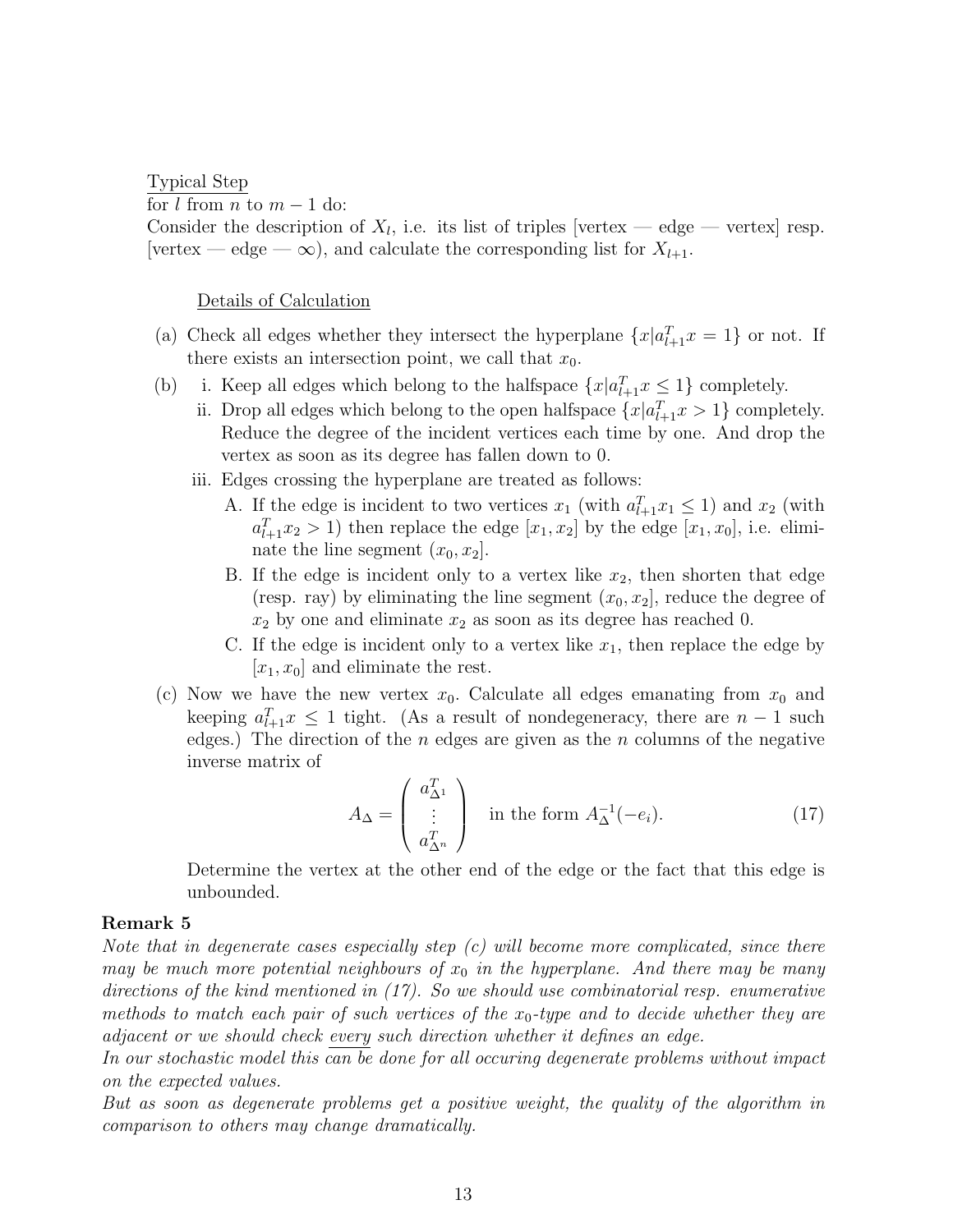### 3 Deterministic Complexity Considerations

The initialization requires the solution of  $n + 1$  systems (one for the vertex, n for the edges). Altogether this can be done with  $O(n^3)$  arithmetical operations, and this workload is sufficient for inverting  $A_{\Delta}$  and for the complete determination of the edge-directions  $A_{\Delta}^{-1}(-e_i)$  for  $i = 1, ..., n$ .

For the costs of the update assume that we have a description in the form vertex–edge– vertex or vertex–edge- $\infty$  of  $X_l$  completely.

For each stage  $l = n, \ldots, m - 1$  we have to perform one update step.

Internally in one update Step i and Step ii require for each of the  $\#(E_l)$  edges (# will denote the number of elements of a set, here of the edges of  $E<sub>l</sub>$ ) the calculation of the scalar products  $a_{l+1}^T x_1, a_{l+1}^T x_2$  and the evaluation of the restriction  $a_{l+1}^T x \leq 1$  for  $x = x_1$  and  $x = x_2$ . This causes an effort of  $O(n)$ .

So we need to carry out  $O(\#(E_l)n)$  arithmetical steps.

Step iii handles some of these edges in an additional manner. All the intersection points  $x_0$ correspond to vertices in  $V_{l+1} \setminus V_l$ . And for each of these  $\#(V_{l+1} \setminus V_l)$  vertices we need  $O(n^3)$ steps to calculate the edge directions.

Now the task of (c) is to get familiar with the endpoints (vertices) on those edges. Hence we have to apply a quotient criterion to each such edge-direction. Under nondegeneracy this is restricted to exactly  $n$  edges. (Under degeneracy this number may become much higher, which makes this situation much more troublesome). This costs  $(l + 1 - n)$  scalar products (with effort  $O(n(l+1-n))$  and  $(l+1-n)$  divisions. In total we have  $(l+1-n)n$  per edge. Note that the difference set can be characterized equivalently as  $V_{l+1}^{act}(a_{l+1})$ ; this is the set of  $X_{l+1}$ -vertices, where  $a_{l+1}^T x \leq 1$  is tight.

In addition, we introduce the term activity-event of a certain restriction, e.g.  $A.E.(a_{l+1})$  or activity event in general, i.e. with respect to any of the restrictions  $(A.E.)$ . Then it is clear that in each vertex (under nondegeneracy) we have exactly n activity events caused by  $n$ different restrictions.

And so we have  $\#(A.E.) = \#(V)$  and  $\#(V^{act}(a_{l+1})) = \#(A.E.(a_{l+1}))$ So Step iii causes in one update an effort of

$$
O(n^3 + (l+1-n)n) \cdot \#(V_{l+1}^{act}(a_{l+1})).
$$

Finally, we have to store the new vertices, edges, triples. The cost for each edge is  $n \cdot \ln(l+1)$ .

Let us summarize all those contributions:

$$
n^3 \qquad \qquad \text{for initialization} \qquad \qquad (18)
$$

and for  $l = n, \ldots, m - 1$ :  $\#(E_i)n \leq \#(V_i) \cdot n \cdot n$  [for evaluation of all edges] (19)

$$
\#(L\{j\}) \leq \#(V\{j\}) \leq h \leq h \quad \text{[for evaluation of an edges]} \tag{13}
$$

$$
\#(V_{l+1} \setminus V_l)n^3 = \#(V_{l+1}^{act}(a_{l+1}))n^3 \qquad \text{[for all edge directions]} \tag{20}
$$

 $\#(V_{l+1} \setminus V_l)n(l+1-n)n$  [for the adjacent vertices ] (21)

 $\#(V_{l+1} \setminus V_l)n[n \cdot \ln(l+1)]$  [for storing the new edges ] (22)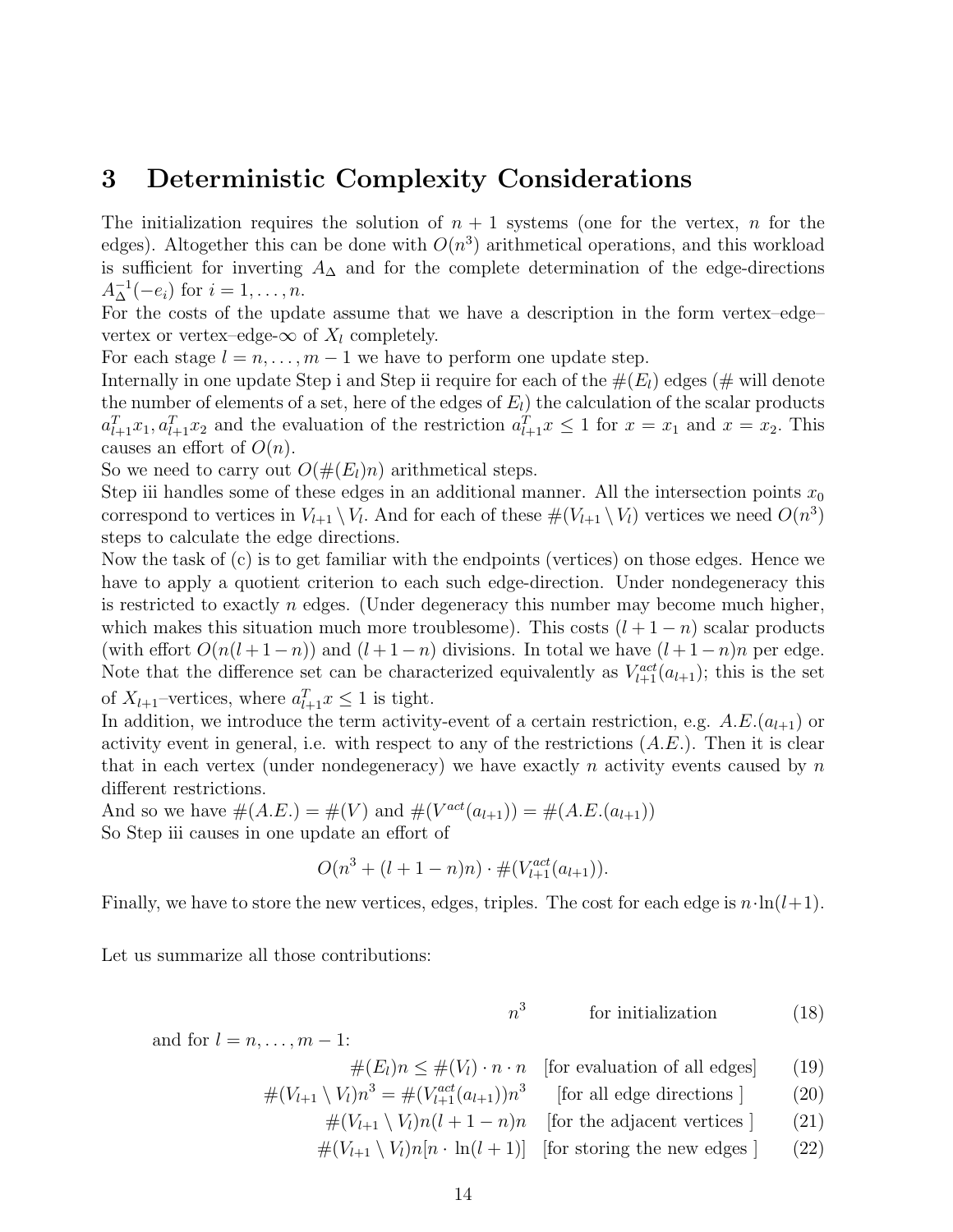In formulas, this looks as follows

$$
s \le O\left(n^3 + \sum_{l=n}^{m-1} \#(V_l)n^2 + \sum_{l=n}^{m-1} \#(V_{l+1}^{act}(a_{l+1}))[n^3 + n^2(l+1-n) + n^2\ln(l+1)]\right) \tag{23}
$$

The aim of further evaluations is then to get precise estimations or bounds for  $#(V_l)$  and for  $\#(V_{l+1}^{act}(a_{l+1})).$ 

And in an average case analysis, we need estimations or bounds for the corresponding expected numbers.

# 4 Marginal Distribution Functions

As determined in the first section (see (12), (13)), we deal with radial distribution functions and radial densities of the kind:

$$
F_k(r) := \begin{cases} \int_{0}^{r} (1 - \tau^2)^k \tau^{n-1} d\tau \\ \int_{0}^{r} (1 - \tau^2)^k \tau^{n-1} d\tau \\ 0 \qquad \qquad 1 \qquad \text{for} \qquad r > 1 \end{cases}
$$

and

$$
f_k(r) := \begin{cases} \frac{(1-r^2)^k r^{n-1} dr}{\int_0^1 (1-r^2)^k r^{n-1} dr} & \text{for } 0 \le r \le 1\\ 0 & \text{for } r > 1 \end{cases}
$$

For these distributions, we can evaluate the marginal distribution and density.

$$
G: [-1, 1] \to [0, 1] \quad \text{with} \quad G(h) = P(x^n \le h) \tag{24}
$$

and 
$$
g_0: [-1, 1] \to [0, \infty)
$$
 with  $\int_{-1}^{n} g_0(\zeta) d\zeta = G(h).$  (25)

For our class of distributions with bounded support  $(\Omega_n)$ , the knowledge of the radial distribution allows to specify these two and two other (very useful) marginal functions.

$$
G(h) = 1 - \frac{\lambda_{n-2}(\omega_{n-1})}{\lambda_{n-1}(\omega_n)} \int\limits_{h}^{1} \int\limits_{\frac{h}{r}}^{1} (1 - \sigma^2)^{\frac{n-3}{2}} d\sigma dF(r).
$$
 (26)

$$
g_0(h) = \frac{\lambda_{n-2}(\omega_{n-1})}{\lambda_{n-1}(\omega_n)} \int\limits_h^1 \frac{(r^2 - h^2)^{\frac{n-3}{2}}}{r^{n-2}} dF(r).
$$
 (27)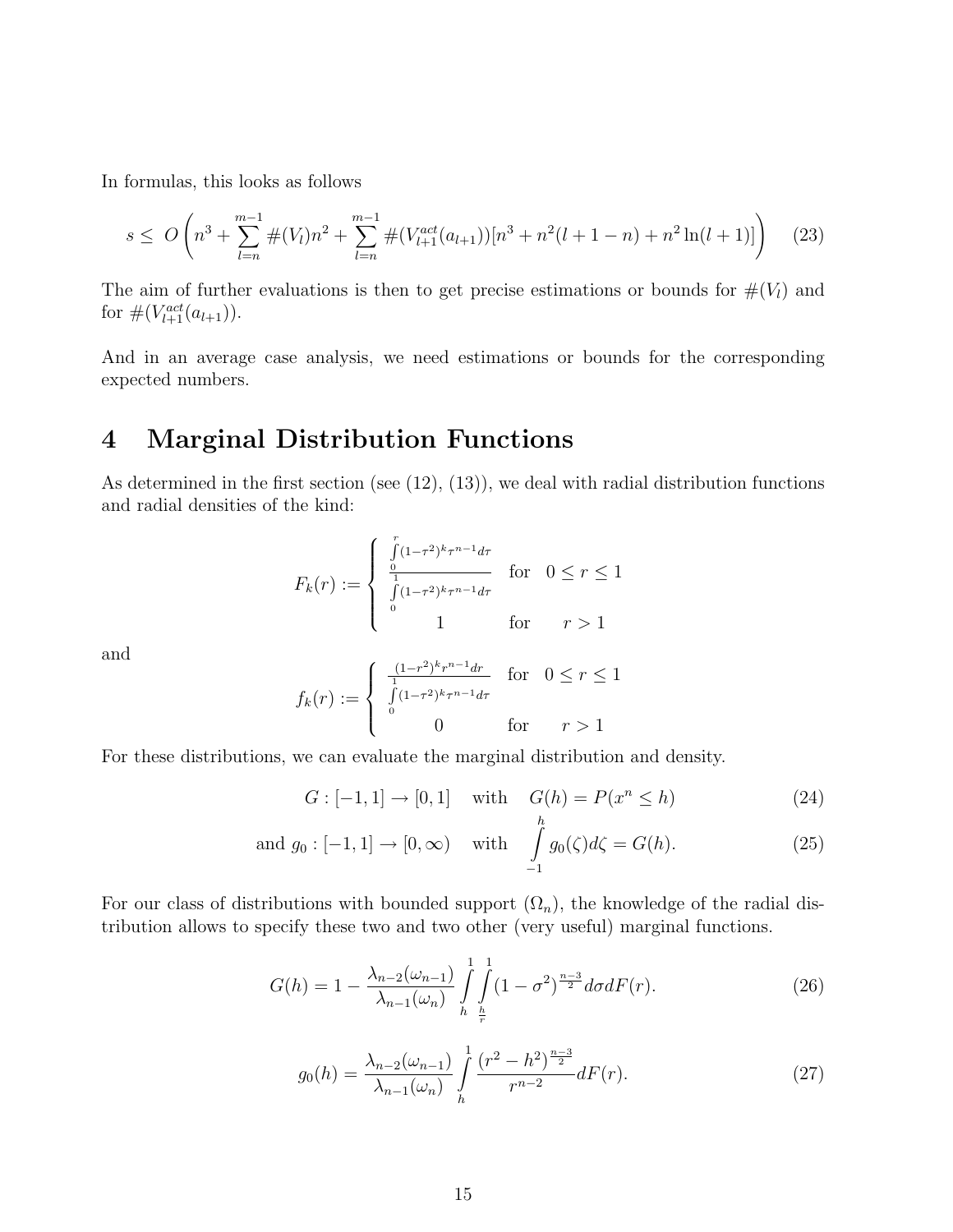$$
g_1(h) = g_0(h) \cdot E(|x^1| \mid x^n = h) =
$$
  
= 
$$
\frac{2\lambda_{n-3}(\omega_{n-2})}{(n-2)\lambda_{n-1}(\omega_n)} \int_h^1 \frac{(r^2 - h^2)^{\frac{n-2}{2}}}{r^{n-2}} dF(r) = \frac{1}{\pi} \int_h^1 \frac{(r^2 - h^2)^{\frac{n-2}{2}}}{r^{n-2}} dF(r).
$$
 (28)

$$
g_2(h) = g_0(h) \cdot E(|x^1|^2 | x^n = h) =
$$
  
= 
$$
\frac{\lambda_{n-2}(\omega_{n-1})}{(n-1)\lambda_{n-1}(\omega_n)} \int_h^1 \frac{(r^2 - h^2)^{\frac{n-1}{2}}}{r^{n-2}} dF(r).
$$
 (29)

For the evaluation of these formulas the following is very helpful.

a) 
$$
\int_{0}^{1} (1 - \tau^2)^k \tau^{n-1} d\tau = \int_{0}^{1} (1 - \tau^2)^k \tau \tau^{n-2} d\tau \text{ (substitution } u = \tau^2)
$$
(30)  

$$
= \frac{1}{2} \int_{0}^{1} (1 - u)^k \cdot u^{\frac{n-2}{2}} du = \frac{\Gamma(k+1)\Gamma(\frac{n}{2})}{2\Gamma(k+1+\frac{n}{2})} = \frac{1}{2} B(k+1, \frac{n}{2}) \quad \forall k > -1, n > -1,
$$

where  $B(.)$  denotes the well-known Betafunction

$$
B(k,l) := \int_{0}^{1} x^{k-1} (1-x)^{l-1} dx = \frac{\Gamma(k)\Gamma(l)}{\Gamma(k+l)} \text{ for } k > 0, l > 0.
$$
 (31)

$$
b) \qquad \int_{h}^{1} (r^{2} - h^{2})^{l} (1 - r^{2})^{k} r dr \quad \left( \text{substitution} \quad u = \frac{r^{2} - h^{2}}{1 - h^{2}} \right)
$$
\n
$$
= \int_{0}^{1} u^{l} (1 - h^{2})^{l} (1 - u)^{k} (1 - h^{2})^{k} (1 - h^{2}) \frac{1}{2} du
$$
\n
$$
= \frac{1}{2} (1 - h^{2})^{l + k + 1} \int_{0}^{1} u^{l} (1 - u)^{k} du
$$
\n
$$
= \frac{1}{2} (1 - h^{2})^{l + k + 1} \frac{\Gamma(k + 1)\Gamma(l + 1)}{\Gamma(k + l + 2)}
$$
\n
$$
= \frac{1}{2} (1 - h^{2})^{l + k + 1} B(k + 1, l + 1) \quad \forall k > -1, l > -1. \tag{32}
$$

Based on the inequalities in (7) we can derive bounds on Beta-Integrals like

$$
c) \frac{1}{l} \left(\frac{k}{l-\delta}\right)^{\delta} \le \binom{k}{l} \int_0^1 x^{k-l} (1-x)^{l-1-\delta} dx \le \frac{1}{l} \left(\frac{k+1-\delta}{l-1}\right)^{\delta} \forall k, l \in \mathbb{N}, \delta > 0. \tag{33}
$$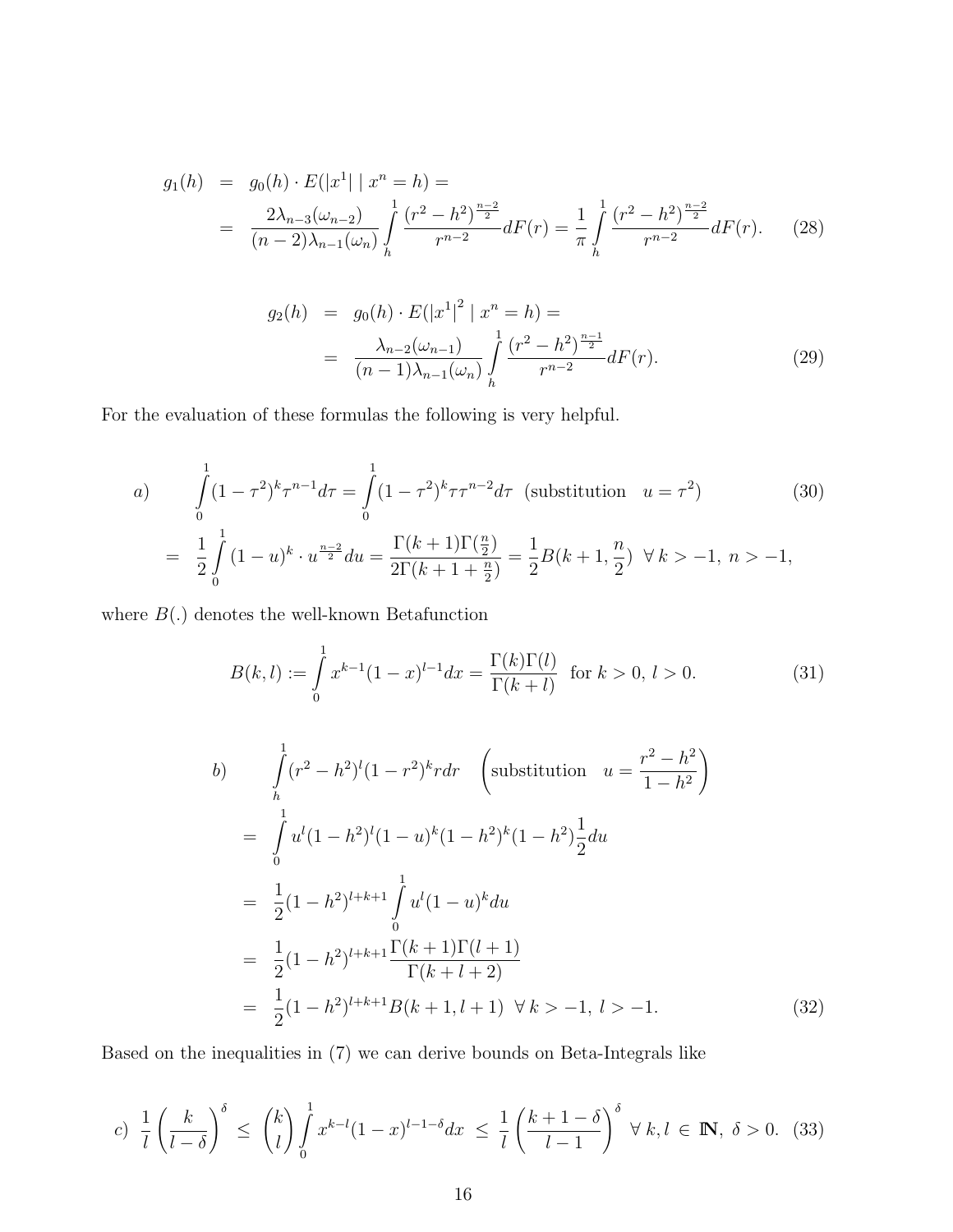The use of a) and b) allows us to specialize the  $G$ - and  $g$ -functions to the k-class cases. Here we exploit the formulas  $(26),(27),(28),(29)$  and  $(6)$ .

$$
G_k(h) = 1 - \frac{\lambda_{n-2}(\omega_{n-1})}{\lambda_{n-1}(\omega_n)} \frac{2\Gamma(k+1+\frac{n}{2})}{\Gamma(k+1)\Gamma(\frac{n}{2})} \int\limits_{h}^{1} \int\limits_{\frac{h}{r}}^{1} (1-\sigma^2)^{\frac{n-3}{2}} d\sigma (1-r^2)^k r^{n-1} dr. \tag{34}
$$

$$
g_{0,k}(h) = \frac{\lambda_{n-2}(\omega_{n-1})}{\lambda_{n-1}(\omega_n)} \frac{2\Gamma(k+1+\frac{n}{2})}{\Gamma(k+1)\Gamma(\frac{n}{2})} \int_0^1 \frac{(r^2 - h^2)^{\frac{n-3}{2}}}{r^{n-2}} (1-r^2)^k r^{n-1} dr
$$
  
\n
$$
= \frac{\lambda_{n-2}(\omega_{n-1})}{\lambda_{n-1}(\omega_n)} \frac{2\Gamma(k+1+\frac{n}{2})}{\Gamma(k+1)\Gamma(\frac{n}{2})} \frac{1}{2} (1-h^2)^{\frac{n-3}{2}+k+1} \frac{\Gamma(\frac{n-1}{2})\Gamma(k+1)}{\Gamma(k+1+\frac{n-1}{2})}
$$
  
\n
$$
= \frac{\lambda_{n-2}(\omega_{n-1})}{\lambda_{n-1}(\omega_n)} \frac{\Gamma(k+1+\frac{n}{2})}{\Gamma(\frac{n}{2})} \frac{\Gamma(\frac{n-1}{2})}{\Gamma(k+1+\frac{n-1}{2})} (1-h^2)^{\frac{n-1}{2}+k}
$$
  
\n
$$
= \frac{\Gamma(k+1+\frac{n}{2})}{\sqrt{\pi}\Gamma(k+1+\frac{n-1}{2})} (1-h^2)^{\frac{n-1}{2}+k}.
$$
 (35)

$$
g_{1,k}(h) = \frac{1}{\pi} \frac{2\Gamma(k+1+\frac{n}{2})}{\Gamma(k+1)\Gamma(\frac{n}{2})} \int_{h}^{1} \frac{(r^2 - h^2)^{\frac{n-2}{2}}}{r^{n-2}} (1 - r^2)^k r^{n-1} dr =
$$
  

$$
= \frac{1}{\pi} \frac{2\Gamma(k+1+\frac{n}{2})}{\Gamma(k+1)\Gamma(\frac{n}{2})} \frac{1}{2} (1 - h^2)^{\frac{n}{2} + k} \frac{\Gamma(\frac{n}{2})\Gamma(k+1)}{\Gamma(k+1+\frac{n}{2})} =
$$
  

$$
= \frac{1}{\pi} (1 - h^2)^{\frac{n}{2} + k}.
$$
 (36)

$$
g_{2,k}(h) = \frac{\lambda_{n-2}(\omega_{n-1})}{(n-1)\lambda_{n-1}(\omega_n)} \frac{2\Gamma(k+1+\frac{n}{2})}{\Gamma(k+1)\Gamma(\frac{n}{2})} \int_0^1 \frac{(r^2 - h^2)^{\frac{n-1}{2}}}{r^{n-2}} (1-r^2)^k r^{n-1} dr
$$
  
\n
$$
= \frac{\lambda_{n-2}(\omega_{n-1})}{(n-1)\lambda_{n-1}(\omega_n)} \frac{2\Gamma(k+1+\frac{n}{2})}{\Gamma(k+1)\Gamma(\frac{n}{2})} \frac{1}{2} (1-h^2)^{\frac{n+1}{2}+k} \frac{\Gamma(\frac{n+1}{2})\Gamma(k+1)}{\Gamma(k+1+\frac{n+1}{2})}
$$
  
\n
$$
= \frac{\lambda_{n-2}(\omega_{n-1})}{(n-1)\lambda_{n-1}(\omega_n)} \frac{\Gamma(k+1+\frac{n}{2})}{\Gamma(\frac{n}{2})} \frac{\Gamma(\frac{n+1}{2})}{\Gamma(k+1+\frac{n+1}{2})} (1-h^2)^{\frac{n+1}{2}+k}
$$
  
\n
$$
= \frac{1}{\sqrt{\pi}} \frac{\Gamma(\frac{n}{2})}{(n-1)\Gamma(\frac{n-1}{2})} \frac{\Gamma(k+1+\frac{n}{2})}{\Gamma(\frac{n}{2})} \frac{\Gamma(\frac{n+1}{2})}{\Gamma(k+1+\frac{n+1}{2})} (1-h^2)^{\frac{n+1}{2}+k}
$$
  
\n
$$
= \frac{1}{2\sqrt{\pi}} \frac{\Gamma(k+1+\frac{n}{2})}{\Gamma(k+1+\frac{n+1}{2})} (1-h^2)^{\frac{n+1}{2}+k}.
$$
 (37)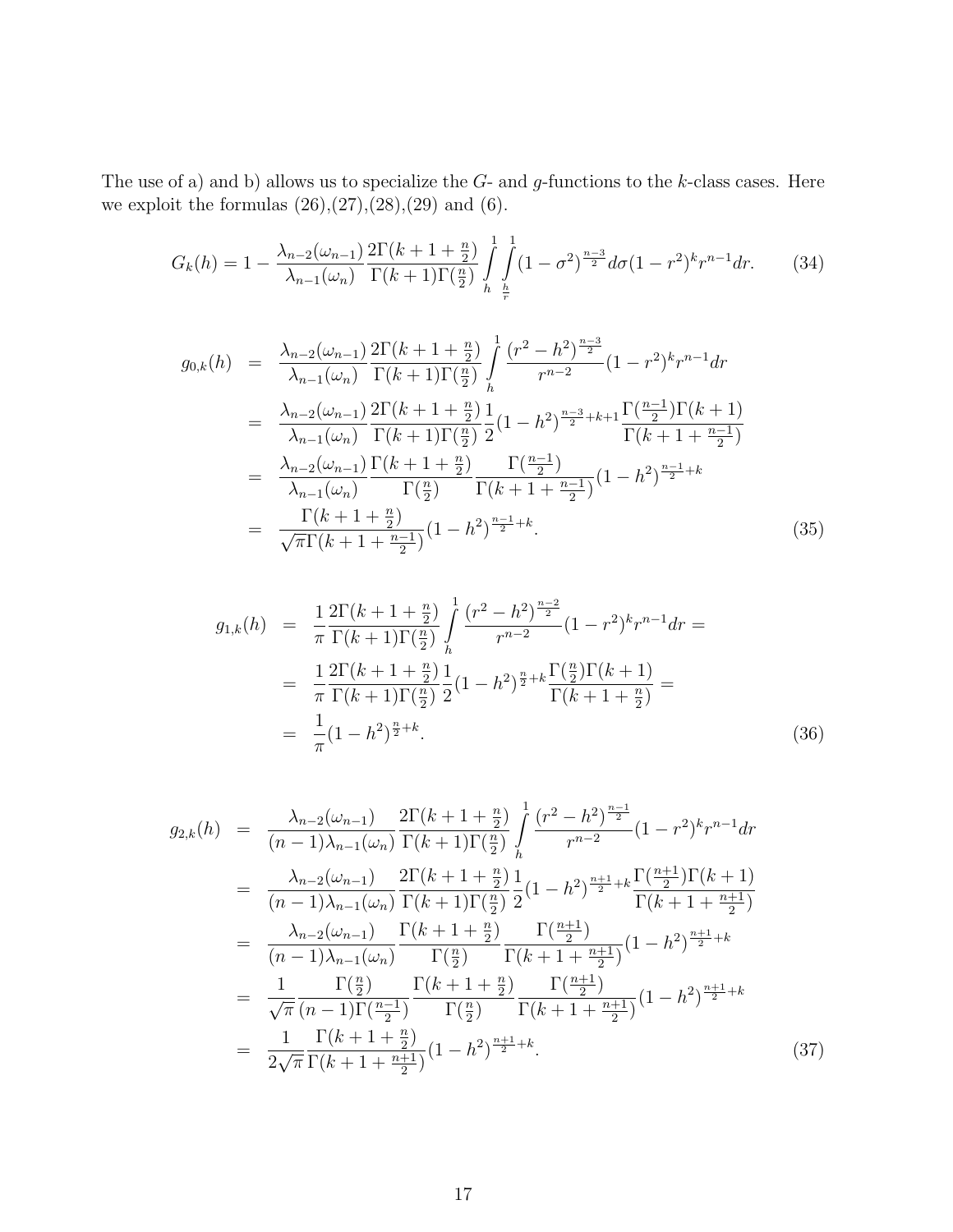### 5 Expected Number of Vertices and Update Vertices

### 5.1 Calculations and estimations for general  $k$ 's

As we have seen before, the expected number of vertices  $#(V_l)$  and the expected number of update vertices  $\#(V_{l+1} \setminus V_l)$  play the most crucial role in the estimation of the expected effort.

If we have the numbers  $E_{l,n}(\#(V_l))$  and  $E_{l+1,n}(\#(V_{l+1}^{act}(a_{l+1}))$  then we can estimate

$$
E_{m,n}(s) \leq \tag{38}
$$
\n
$$
\leq O\left(n^3 + \sum_{l=n}^{m-1} E_{l,n}(\#(V_l))n^2 + \sum_{l=n}^{m-1} E_{l+1,n}(\#(V_{l+1}^{act}(a_{l+1})))[n^3 + n^2(l+1) + n^2 \ln(l+1)]\right).
$$

Let us first deal with  $E_{m,n}(\#(V))$ . For this figure we have the integral representation

$$
E_{m,n}(\#(V)) = {m \choose n} \cdot \int_{\mathbf{R}^n} \cdots \int_{\mathbf{R}^n} P(a_{n+1}, \ldots, a_m \text{ below hyperplane through } a_1, \ldots, a_n)
$$
  
\n
$$
\cdot \quad \hat{f}(a_1) \cdots \hat{f}(a_n) da_1 \ldots da_n =
$$
  
\n
$$
= {m \choose n} \cdot \int_{\mathbf{R}^n} \cdots \int_{\mathbf{R}^n} Prob(a_1, \ldots, a_n \text{ induce a facet of } Conv(a_1, \ldots, a_m))
$$
  
\n
$$
\cdot \quad \hat{f}(a_1) \cdots \hat{f}(a_n) da_1 \ldots da_n =
$$
  
\n
$$
= \lambda_{n-1}(\omega_n) \cdot {m \choose n} \int_0^1 \int_{\mathbf{R}^{n-1}} \cdots \int_{\mathbf{R}^{n-1}} G(h)^{m-n} |DetB| \hat{f}(b_1) \ldots \hat{f}(b_n) d(\bar{b}_1) \ldots d(\bar{b}_n) dh.
$$
 (39)  
\nHere  $B := \begin{bmatrix} b_1^1 & \cdots & b_1^{n-1} & 1 \\ \vdots & \vdots & \vdots & \vdots \\ b_n^1 & \cdots & b_n^{n-1} & 1 \end{bmatrix}, b_i := \begin{bmatrix} b_i^1 \\ \vdots \\ b_i^{n-1} \end{bmatrix} \text{ and } \bar{b}_i := \begin{bmatrix} b_i^1 \\ \vdots \\ b_i^{n-1} \end{bmatrix}.$ 

In certain special cases (as for uniform distribution on  $\omega_n \equiv k \to -1$  or uniform distribution on  $\Omega_n \equiv k = 0$ ) it is possible to calculate directly the value of

$$
\Lambda_B(h) := \int_{\mathbb{R}^{n-1}} \dots \int_{\mathbb{R}^{n-1}} |DetB| \hat{f}(b_1) \dots \hat{f}(b_n) d(\bar{b}_1) \dots d(\bar{b}_n).
$$
 (40)

h

We shall return to that point at a later stage.

For general distributions we must get along with upper bounds obtained by use of the Cauchy-Schwartz-inequality. Therefore we define

$$
\Lambda_0(h) := \int_{\mathbb{R}^{n-1}} \dots \int_{\mathbb{R}^{n-1}} \hat{f}(b_1) \dots \hat{f}(b_n) d(\bar{b}_1) \dots d(\bar{b}_n)
$$
(41)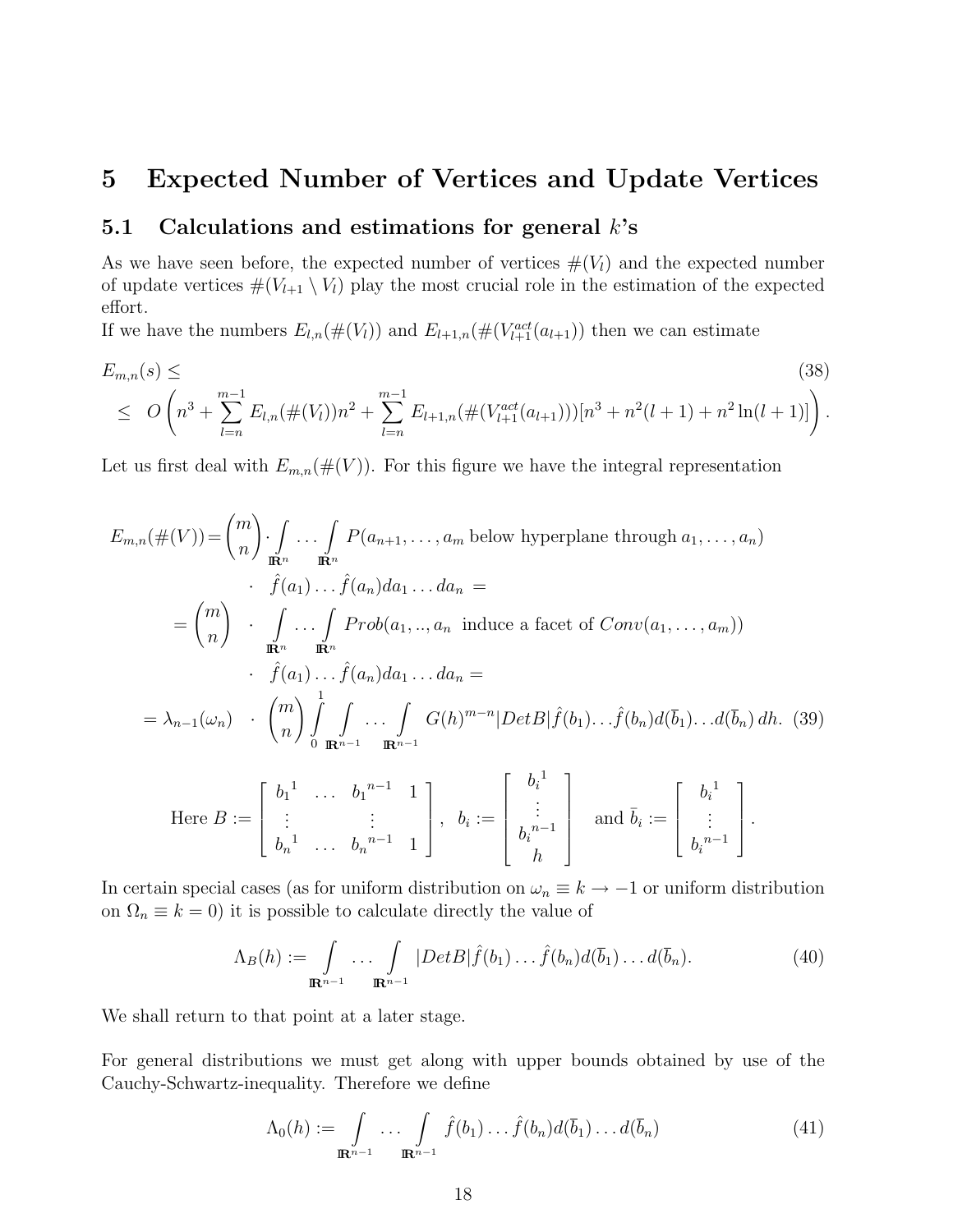$$
\Lambda_{B_2}(h) := \int_{\mathbf{R}^{n-1}} \dots \int_{\mathbf{R}^{n-1}} |Det B|^2 \hat{f}(b_1) \dots \hat{f}(b_n) d(\bar{b}_1) \dots d(\bar{b}_n).
$$
 (42)

Then it is clear that

$$
\Lambda_B(h) \le \sqrt{[\Lambda_{B_2}(h) \cdot \Lambda_0(h)]}.\tag{43}
$$

And it is rather easy to show that [compare [6]]

$$
\Lambda_0(h) = g_0(h)^n \text{ and } \Lambda_{B_2}(h) = n!g_2(h)^{n-1}g_0(h). \tag{44}
$$

Consequently

$$
\Lambda_B(h) \leq [n!]^{\frac{1}{2}} g_0(h)^n \left[ \frac{g_2(h)}{g_0(h)} \right]^{\frac{n-1}{2}} \tag{45}
$$

Inserting our  $g$ -formulas for special values of  $k$ , this reads:

$$
\Lambda_{B,k}(h) \leq [n!]^{\frac{1}{2}} g_{0,k}(h)^n \left[ \frac{g_{2,k}(h)}{g_{0,k}(h)} \right]^{\frac{n-1}{2}}
$$
\n
$$
= [n!]^{\frac{1}{2}} \left[ \frac{\Gamma(k+1+\frac{n}{2})}{\sqrt{\pi} \Gamma(k+1+\frac{n-1}{2})} (1-h^2)^{\frac{n-1}{2}+k} \right]^{n-1} g_{0,k}(h) \left[ \frac{1}{2(k+1+\frac{n-1}{2})} (1-h^2) \right]^{\frac{n-1}{2}}
$$
\n
$$
= [n!]^{\frac{1}{2}} g_{0,k}(h) \left[ \frac{1}{2\pi} \right]^{\frac{n-1}{2}} \frac{\Gamma(k+1+\frac{n}{2})^{n-1}}{\Gamma(k+1+\frac{n-1}{2})^{n-1} (k+1+\frac{n-1}{2})^{\frac{n-1}{2}}} (1-h^2)^{\left[\frac{n}{2}+k\right](n-1)}.
$$
\n(46)

So we obtain from (39)

$$
E_{m,n}(\#(V)) \le
$$
  
=  $\lambda_{n-1}(\omega_n)$   $\cdot$   $\left[\frac{1}{2\pi}\right]^{\frac{n-1}{2}} [n!]^{\frac{1}{2}} \frac{\Gamma(k+1+\frac{n}{2})^{n-1}}{\Gamma(k+1+\frac{n-1}{2})^{n-1}(k+1+\frac{n-1}{2})^{\frac{n-1}{2}}} \cdot$   
 $\cdot$   $\binom{m}{n} \int_{0}^{1} G_k(h)^{m-n} g_{0,k}(h) (1-h^2)^{\left[\frac{n}{2}+k\right](n-1)} dh.$  (47)

Now we exploit an approximation relation between  $G_k(h)$  and  $(1-h^2)$  from (35):

$$
(1 - G_k(h)) = \int_h^1 g_{0,k}(\zeta) d\zeta =
$$
  
= 
$$
\frac{\Gamma(k + 1 + \frac{n}{2})}{\sqrt{\pi} \Gamma(k + 1 + \frac{n-1}{2})} \int_h^1 (1 - \zeta^2)^{\frac{n-1}{2} + k} d\zeta
$$
  

$$
\geq \frac{\Gamma(k + 1 + \frac{n}{2})}{\sqrt{\pi} \Gamma(k + 1 + \frac{n-1}{2})} \int_h^1 (1 - \zeta^2)^{\frac{n-1}{2} + k} \zeta d\zeta
$$
  
= 
$$
\frac{\Gamma(k + 1 + \frac{n}{2})}{\sqrt{\pi} \Gamma(k + 1 + \frac{n-1}{2})} \frac{1}{(n + 1 + 2k)} (1 - h^2)^{\frac{n+1}{2} + k}.
$$
 (48)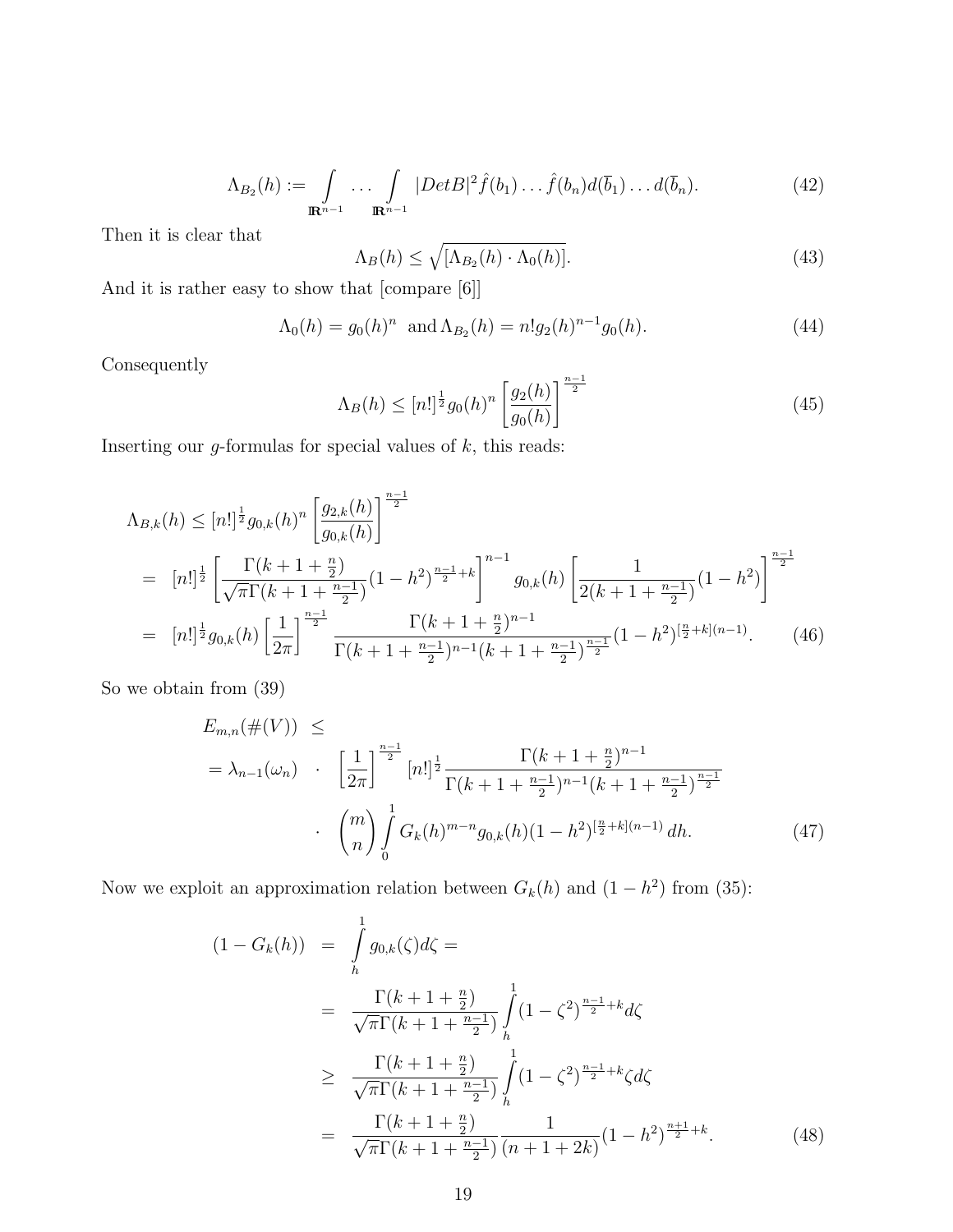Since the upper bound for  $\Lambda_{B,k}(h)$  (compare (46)) is essentially a power of  $(1-h^2)$  too, we can substitute it also by something like a power of  $[1 - G_k(h)]$ .

$$
E_{m,n}(\#(V)) \leq
$$
\n
$$
= \lambda_{n-1}(\omega_n) \cdot \binom{m}{n} \int_0^1 G_k(h)^{m-n} g_{0,k}(h)[1 - G_k(h)] \frac{[\frac{n}{2} + k](n-1)}{1 - \frac{n+1}{2} + k} dh
$$
\n
$$
\left[\frac{1}{2\pi}\right]^\frac{n-1}{2} [n!]_2^1 \frac{\Gamma(k+1+\frac{n}{2})^{n-1}}{\Gamma(k+1+\frac{n-1}{2})^{n-1}(k+1+\frac{n-1}{2})^{\frac{n-1}{2}}} \cdot \left[\frac{\Gamma(k+1+\frac{n}{2})}{\sqrt{\pi}\Gamma(k+1+\frac{n-1}{2})} \frac{1}{(n+1+2k)}\right]^\frac{[\frac{n}{2}+k](n-1)}{[\frac{n+1}{2}+k]}
$$
\n
$$
= \lambda_{n-1}(\omega_n) \cdot \binom{m}{n} \int_0^1 G_k(h)^{m-n} g_{0,k}(h)[1 - G_k(h)]^{n-1-\frac{n-1}{n+1+2k}} dh
$$
\n
$$
\cdot \left[\frac{1}{2\pi}\right]^\frac{n-1}{2} [n!]_2^1 \frac{\Gamma(k+1+\frac{n}{2})^{n-1}}{\Gamma(k+1+\frac{n-1}{2})^{n-1}(k+1+\frac{n-1}{2})^{\frac{n-1}{2}}} \cdot \left[\frac{\sqrt{\pi}\Gamma(k+1+\frac{n-1}{2})(n+1+2k)}{\Gamma(k+1+\frac{n}{2})}\right]^{n-1-\frac{n-1}{n+1+2k}} dG \quad \text{(Beta-integral, cf.}(30,32,33))
$$
\n
$$
\left[\frac{1}{2\pi}\right]^\frac{n-1}{2} [n!]_2^1 \left[\frac{n+1+2k}{\frac{n+1}{2}}\right]^{n-1-\frac{n-1}{n+1+2k}} dG \quad \text{(Beta-integral, cf.}(30,32,33))
$$
\n
$$
\left[\frac{1}{2\pi}\right]^\frac{n-1}{2} [n!]_2^1 \left[\frac{n+1+2k}{\frac{n+1}{2}}\right]^{n-1-\frac{n-1}{n+1+2k}} dG \quad \text{(Beta-integral, cf.}(30,32,33))
$$
\n
$$
\left[\frac{1}{2\pi}\right]^\frac{n-1}{2
$$

This result can be simplified by use of the Stirling-formula. The approximation is

$$
E_{m,n}(\#(V)) \leq \approx \tag{50}
$$
\n
$$
\leq \approx \frac{1}{n} \left[ \frac{m + \frac{2+2k}{n+1+2k}}{n-1} \right]^{\frac{n-1}{n+1+2k}} 2^{\frac{n}{2}} \pi^{\frac{n}{2}} n^{\frac{3}{4}} (n+1+2k)^{\frac{n-1}{2}} [k+1+\frac{n}{2}]^{-\frac{n-1}{2(n+1+2k)}} \left[ \frac{1}{2\sqrt{\pi}} \right]^{\frac{n-1}{n+1+2k}}.
$$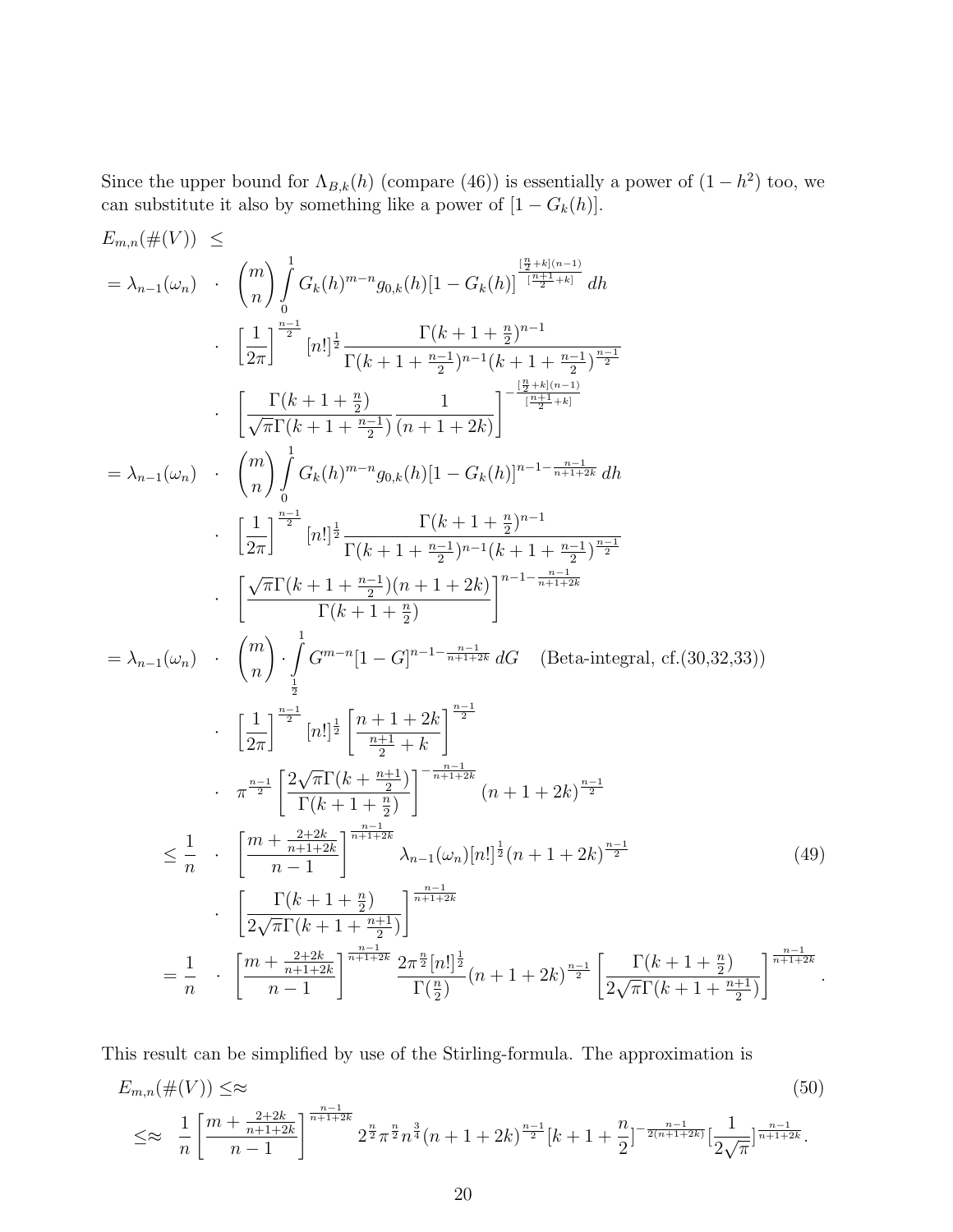### 5.2 Sharper Calculations for two popular distributions

For two special realizations of k, namely  $k \to -1$  and  $k = 0$  (uniform distribution on  $\omega_n$ resp. on  $\Omega_n$ ) we can avoid the inexactness caused by the Cauchy-Schwartz-inequality. This comes from the fact that here we are able to calculate  $\Lambda_B(h)$  exactly for all  $h \geq 0$ .

And the reason for that is simply that the intersection of a ball (sphere) with the hyperplane And the reason for that is simply that the intersection of a ball (sphere) with the hyperplane  $\{x \mid x^n = h\}$  reproduces a ball or a sphere of dimension  $n-1$  with radius  $\sqrt{1-h^2}$ . Since this holds for any value of  $h$ , the internal /conditional distribution in this intersection is this not to any value of *h*, the internal /conditional dist<br>(except for the scaling with  $\sqrt{1-h^2}$ ) the same for every *h*.

Therefore we can conclude

$$
\Lambda_B^{\Omega}(h) = Const.^{k=0} (1-h^2)^{\frac{n-1}{2}} [g_0^{k=0}(h)]^n
$$
\n(51)

$$
\Lambda_B^{\omega}(h) = Const.^{k \to -1} (1 - h^2)^{\frac{n-1}{2}} [g_0^{k \to -1}(h)]^n
$$
\n(52)

Now it is known that in both cases for  $m = n$  there is exactly one vertex.

$$
1 = E_{n,n}(\#(V)) = \lambda_{n-1}(\omega_n) {n \choose n} \int_0^1 G(h)^{n-n} \Lambda_B(h) dh =
$$
  
= Const.  $\Lambda_{n-1}(\omega_n) \int_0^1 (1-h^2)^{\frac{n-1}{2}} g_0(h)^n dh.$  (53)

We can calculate

$$
\[\lambda_{n-1}(\omega_n)\int\limits_0^1(1-h^2)^{\frac{n-1}{2}}g_0(h)^ndh\]
$$

in both cases. This amounts for  $k \to -1$  resp.  $\omega_n$  to

$$
Const.^{k \to -1} = \left\{ \lambda_{n-1}(\omega_n) \int_0^1 (1 - h^2)^{\frac{n-1}{2}} \left[ \frac{\lambda_{n-2}(\omega_{n-1})}{\lambda_{n-1}(\omega_n)} \right]^n \left[ (1 - h^2)^{\frac{n-3}{2}} \right]^n dh \right\}^{-1}
$$
  

$$
= \left\{ \lambda_{n-1}(\omega_n) \left[ \frac{\lambda_{n-2}(\omega_{n-1})}{\lambda_{n-1}(\omega_n)} \right]^n \int_0^1 (1 - h^2)^{\frac{n^2 - 2n - 1}{2}} dh \right\}^{-1}
$$
  

$$
= \left\{ \lambda_{n-1}(\omega_n) \left[ \frac{\lambda_{n-2}(\omega_{n-1})}{\lambda_{n-1}(\omega_n)} \right]^n \frac{\sqrt{\pi} \Gamma(\frac{n^2 - 2n - 1}{2} + 1)}{2 \Gamma(\frac{n^2 - 2n - 1}{2} + \frac{3}{2})} \right\}^{-1}.
$$
 (54)

And that means

$$
Const.^{k \to -1} = \left\{ \frac{1}{\lambda_{n-1}(\omega_n)} \left[ \frac{\lambda_{n-1}(\omega_n)}{\lambda_{n-2}(\omega_{n-1})} \right]^n \frac{2\Gamma(\frac{n^2 - 2n - 1}{2} + \frac{3}{2})}{\sqrt{\pi} \Gamma(\frac{n^2 - 2n - 1}{2} + 1)} \right\}.
$$
 (55)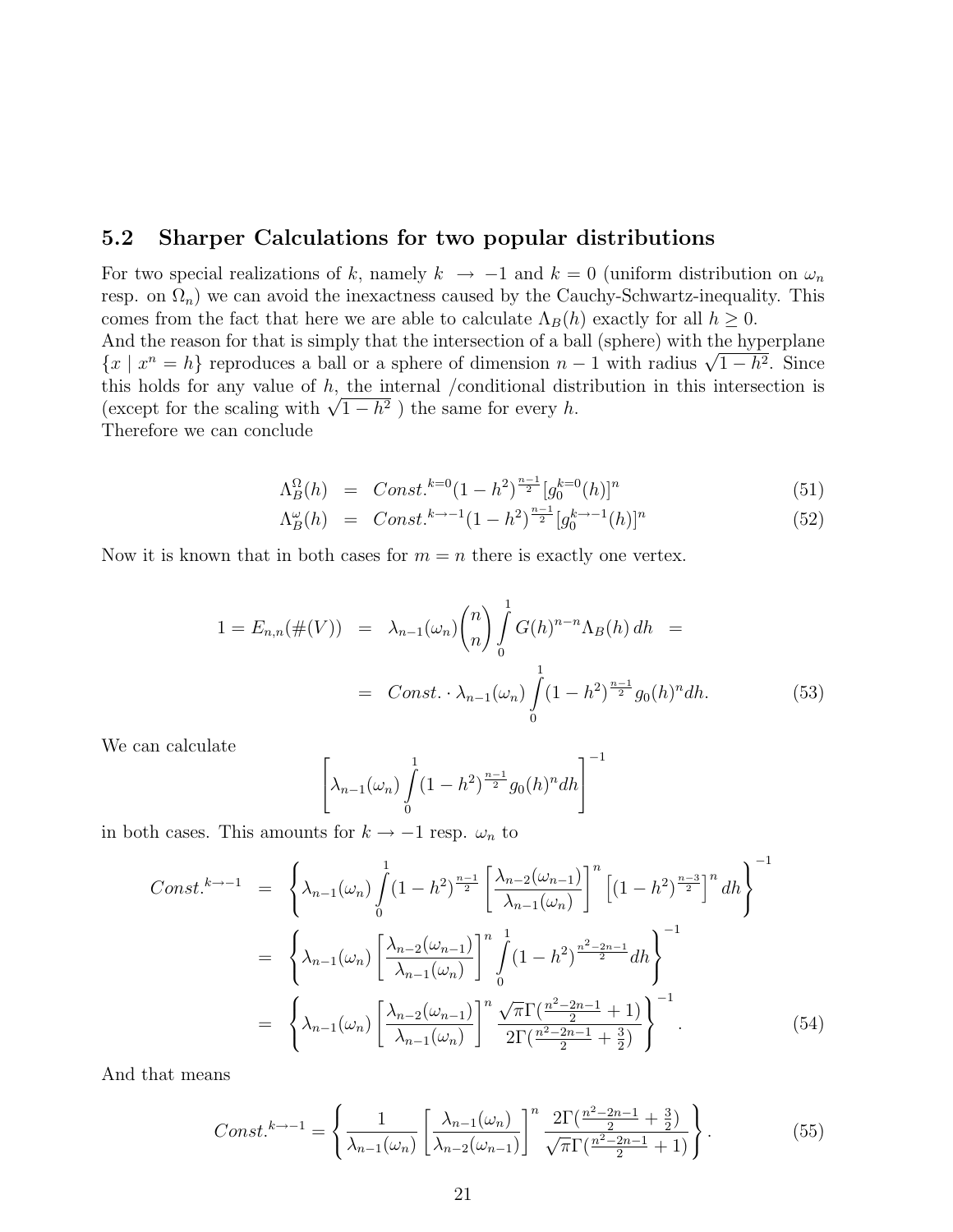In the same way we obtain for  $\Omega_n$ 

$$
Const.^{k=0} = \left\{ \lambda_{n-1}(\omega_n) \int_0^1 (1-h^2)^{\frac{n-1}{2}} \left[ \frac{\lambda_{n-1}(\Omega_{n-1})}{\lambda_n(\Omega_n)} \right]^n \left[ (1-h^2)^{\frac{n-1}{2}} \right]^n dh \right\}^{-1}
$$
  

$$
= \left\{ \lambda_{n-1}(\omega_n) \left[ \frac{\lambda_{n-1}(\Omega_{n-1})}{\lambda_n(\Omega_n)} \right]^n \int_0^1 (1-h^2)^{\frac{n^2-1}{2}} dh \right\}^{-1}
$$
  

$$
= \left\{ \lambda_{n-1}(\omega_n) \left[ \frac{\lambda_{n-1}(\Omega_{n-1})}{\lambda_n(\Omega_n)} \right]^n \frac{\sqrt{\pi} \Gamma(\frac{n^2+1}{2})}{2 \Gamma(\frac{n^2+2}{2})} \right\}^{-1}.
$$
 (56)

And that means

$$
Const.^{k=0} = \left\{ \frac{1}{\lambda_{n-1}(\omega_n)} \left[ \frac{\lambda_n(\Omega_n)}{\lambda_{n-1}(\Omega_{n-1})} \right]^n \frac{2\Gamma(\frac{n^2+2}{2})}{\sqrt{\pi}\Gamma(\frac{n^2+1}{2})} \right\}.
$$
 (57)

Now we conclude

$$
E_{m,n}^{k \to -1}(\#(V)) = \lambda_{n-1}(\omega_n) {m \choose n} \int_0^1 G(h)^{m-n} \Lambda_B^{\omega}(h) dh =
$$
  
\n
$$
= \lambda_{n-1}(\omega_n) {m \choose n} \int_0^1 G(h)^{m-n} g_0(h) g_0(h)^{n-1} (1-h^2)^{\frac{n-1}{2}} dh
$$
  
\n
$$
\cdot \left\{ \frac{1}{\lambda_{n-1}(\omega_n)} \left[ \frac{\lambda_{n-1}(\omega_n)}{\lambda_{n-2}(\omega_{n-1})} \right]^n \frac{2\Gamma(\frac{n^2-2n+2}{2})}{\sqrt{\pi}\Gamma(\frac{n^2-2n+1}{2})} \right\} =
$$
  
\n
$$
= {m \choose n} \left[ \frac{\lambda_{n-2}(\omega_{n-1})}{\lambda_{n-1}(\omega_n)} \right]^{n-1} \int_0^1 G(h)^{m-n} g_0(h) \left[ (1-h^2)^{\frac{n-3}{2}} \right]^{n-1} (1-h^2)^{\frac{n-1}{2}} dh \text{ (compare (48))}
$$
  
\n
$$
\cdot \left\{ \left[ \frac{\lambda_{n-1}(\omega_n)}{\lambda_{n-2}(\omega_{n-1})} \right]^n \frac{2\Gamma(\frac{n^2-2n+2}{2})}{\sqrt{\pi}\Gamma(\frac{n^2-2n+1}{2})} \right\} =
$$
  
\n
$$
\leq {m \choose n} \left[ \frac{\lambda_{n-1}(\omega_n)}{\lambda_{n-2}(\omega_{n-1})} \right] \left\{ \frac{2\Gamma(\frac{n^2-2n+2}{2})}{\sqrt{\pi}\Gamma(\frac{n^2-2n+1}{2})} \right\} (n-1)^{n-2} \left[ \frac{\lambda_{n-1}(\omega_n)}{\lambda_{n-2}(\omega_{n-1})} \right]^{n-2}
$$
  
\n
$$
\cdot \int_0^1 \Phi^{m-n} [1-\Phi]^{n-2} d\Phi =
$$
  
\n(58)

$$
\leq \frac{\Gamma(m+1)\Gamma(n-1)}{\Gamma(n+1)\Gamma(m)}(n-1)^{n-2} \left[ \frac{\lambda_{n-1}(\omega_n)}{\lambda_{n-2}(\omega_{n-1})} \right]^{n-1} \left\{ \frac{2\Gamma(\frac{n^2-2n+2}{2})}{\sqrt{\pi}\Gamma(\frac{n^2-2n+1}{2})} \right\} \leq (59)
$$

$$
\leq m \frac{1}{n} (n-1)^{n-3} \left(\frac{1}{n-2}\right)^{\frac{n-1}{2}} \left(2\pi\right)^{\frac{n-1}{2}} \frac{2}{\sqrt{\pi}} \sqrt{\frac{n^2 - 2n + 1}{2}}.
$$
\n
$$
(60)
$$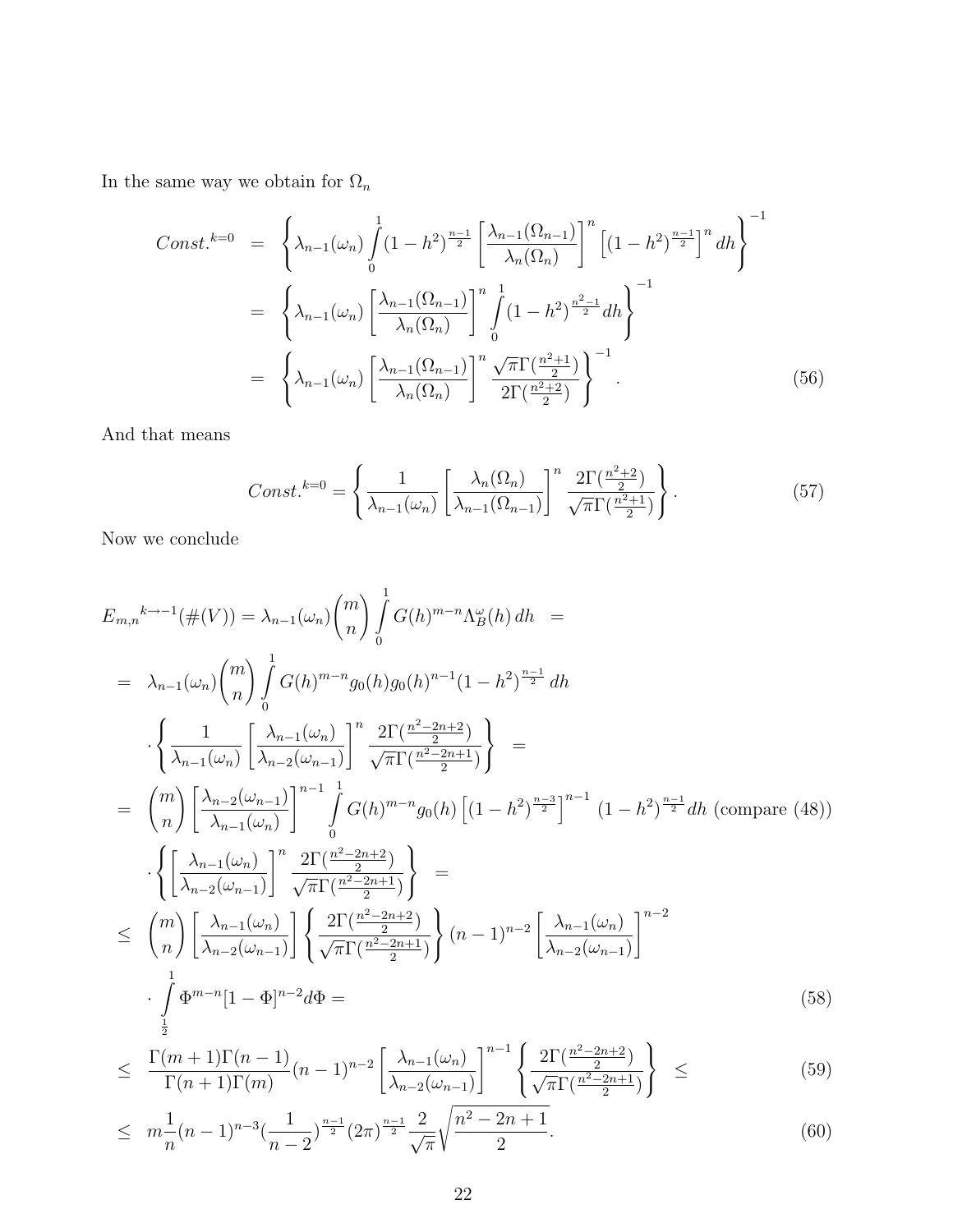Ignoring constants, we get an order of

$$
m\cdot n^{\frac{n}{2}-\frac{5}{2}}\cdot 2^{\frac{n}{2}}\cdot \pi^{\frac{n}{2}}
$$

(that means that we have saved  $n^{\frac{1}{4}}$  in comparison with Cauchy-Schwartz). And correspondingly we get

$$
E_{m,n}^{k=0}(\#(V)) = \lambda_{n-1}(\omega_n) {m \choose n} \int_0^1 G(h)^{m-n} \Lambda_B^{\Omega}(h) dh =
$$
\n
$$
= \lambda_{n-1}(\omega_n) {m \choose n} \int_0^1 G(h)^{m-n} g_0(h) g_0(h)^{n-1} (1-h^2)^{\frac{n-1}{2}} dh
$$
\n
$$
\begin{cases}\n\frac{1}{\lambda_{n-1}(\omega_n)} \left[ \frac{\lambda_n(\Omega_n)}{\lambda_{n-1}(\Omega_{n-1})} \right]^n \frac{2\Gamma(\frac{n^2+2}{2})}{\sqrt{\pi}\Gamma(\frac{n^2+1}{2})} \right] =
$$
\n
$$
= {m \choose n} \left[ \frac{\lambda_{n-1}(\Omega_{n-1})}{\lambda_n(\Omega_n)} \right]^{-1} \int_0^1 G(h)^{m-n} g_0(h) \left[ (1-h^2)^{\frac{n-1}{2}} \right]^{-1} (1-h^2)^{\frac{n-1}{2}} dh
$$
\n
$$
\begin{cases}\n\frac{\lambda_n(\Omega_n)}{\lambda_{n-1}(\Omega_{n-1})} \right]^n \frac{2\Gamma(\frac{n^2+2}{2})}{\sqrt{\pi}\Gamma(\frac{n^2+1}{2})} \\\n\end{cases}
$$
\n
$$
\leq {m \choose n} \left[ \frac{\lambda_n(\Omega_n)}{\lambda_{n-1}(\Omega_{n-1})} \right] \left\{ \frac{2\Gamma(\frac{n^2+2}{2})}{\sqrt{\pi}\Gamma(\frac{n^2+1}{2})} \right\}
$$
\n
$$
\leq \frac{\int_0^1 \Phi^{m-n}[1-\Phi]^{n-2+\frac{2}{n+1}} d\Phi(n+1)^{n-2+\frac{2}{n+1}} \left[ \frac{\lambda_n(\Omega_n)}{\lambda_{n-1}(\Omega_{n-1})} \right]^{n-2+\frac{2}{n+1}} (\text{compare } (48))
$$
\n
$$
\leq \frac{\Gamma(m+1)\Gamma(m-n+1)\Gamma(n-1+\frac{2}{n+1})}{\Gamma(n+1)\Gamma(m-n+1)\Gamma(m+\frac{2}{n+1})} (n+1)^{n-2+\frac{2}{n+1}}
$$
\n
$$
\left[ \frac{\lambda_n(\Omega_n)}{\lambda_{n-1}(\Omega_{n-1})} \right]^{n-1+\frac{2}{n+1}} \left\{
$$

This is an approximate order of

$$
\left(m+\frac{2}{n+1}\right)^{\frac{n-1}{n+1}}n^{-2}n^{n-2}n^{-\frac{n-1}{2}}n2^{\frac{n}{2}}\pi^{\frac{n}{2}}=\left(m+\frac{2}{n+1}\right)^{\frac{n-1}{n+1}}n^{\frac{n}{2}-\frac{5}{2}}2^{\frac{n}{2}}\pi^{\frac{n}{2}}.
$$

Again, we are about  $n^{\frac{1}{4}}$  better.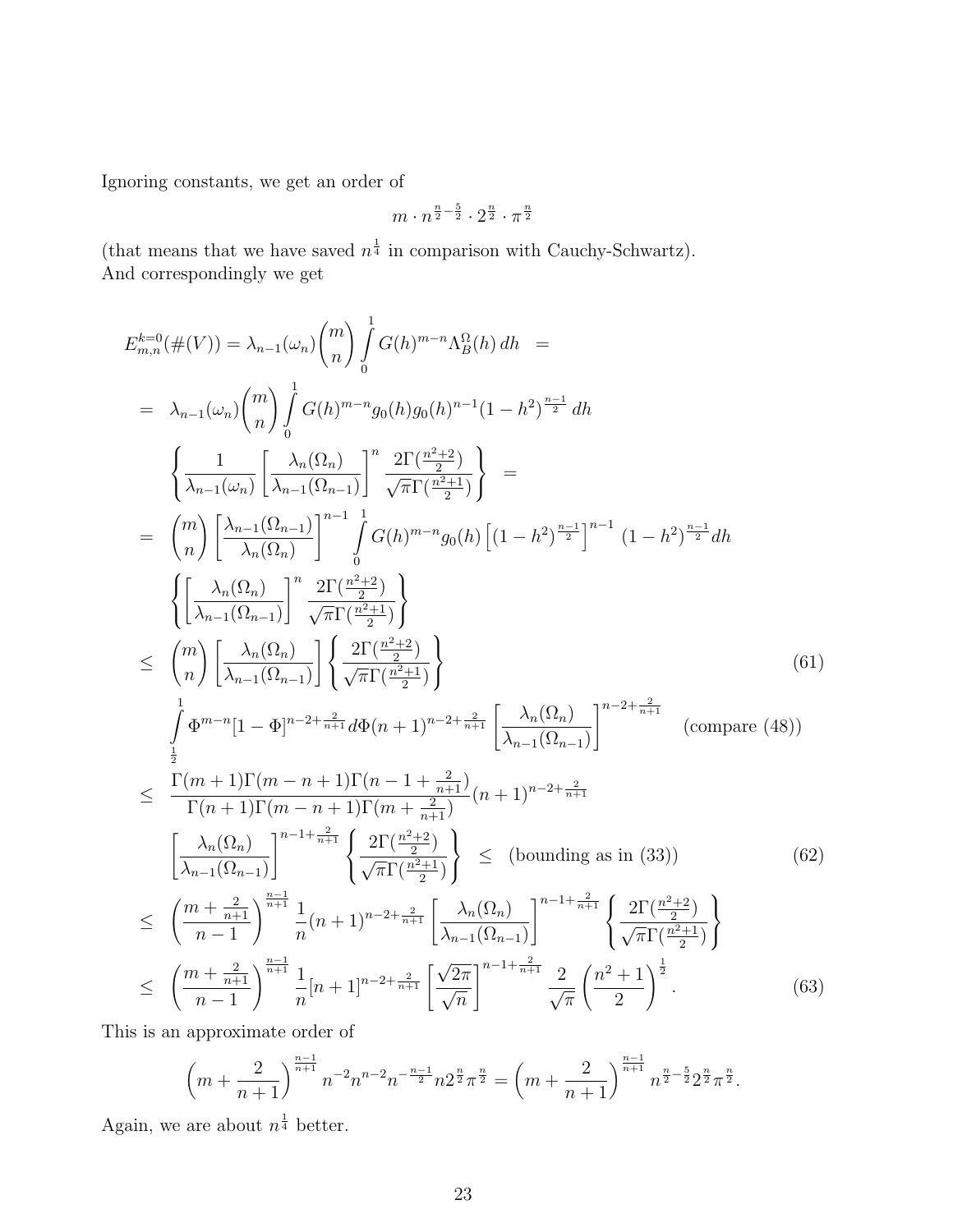Note that there remain only few (slight) reasons, why these two last estimations do not deliver lower bounds simultaneously. One reason is the use of the approximation relation (48), where we had used

$$
\int\limits_{h}^1 (1-\zeta^2)^{\frac{n-1}{2}+k} d\zeta \geq \int\limits_{h}^1 (1-\zeta^2)^{\frac{n-1}{2}+k} \zeta d\zeta.
$$

The quotient can be bounded from below by h. And this error is done with power n for each  $(1 - G_k(h))$ . But since we have  $G^{m-n}$  in our integral, we have the impact of the asymptotic movement as  $(m \to \infty, n$  fixed). That effect makes values with  $h \ll 1$  irrelevant. And for  $h \to 1$  the error  $(\frac{1}{h})^n$  is ignorable. h then has its gravity at 1.

The same arguments hold after (58) and after (61), where we start the integration at 0 instead at  $\frac{1}{2}$ . Since we have  $G^{m-n}$ , the region between 0 and  $\frac{1}{2}$  is almost irrelevant for the asymptotic case.

So, asymptotically, up to e.g. (59) or e.g. (62) in our two special examples the results can even be regarded as lower bounds.

In addition we need the expected value of  $E_{m,n}(\#(V_{l+1} \setminus V_l)).$ 

#### Remark 6

$$
E_{m,n}(\#(V_{l+1} \setminus V_l)) = \frac{n}{l+1} E_{m,n}(\#(V_{l+1})).
$$
\n(64)

<u>Proof</u>: The expected value of vertices of  $V_{l+1}$  is known from the derivation above. Each vertex rises n activity events (for each of the tight restrictions exactly one).

That means that in stage  $l + 1$ 

$$
E_{m,n}(\#(A.E.)) = nE_{m,n}(\#(V_{l+1})).
$$

But now we exploit the symmetry of the points  $a_1, \ldots, a_m$  and the fact that

$$
E_{m,n}(\#(V_{l+1}^{act}(a_1))) = E_{m,n}(\#(V_{l+1}^{act}(a_2))) = \ldots = E_{m,n}(\#(V_{l+1}^{act}(a_{l+1}))) = \frac{1}{l+1}E_{m,n}(\#(A.E.))
$$

Therefore we know that

$$
E_{m,n}(\#(V_{l+1} \setminus V_l)) = E_{m,n}(V_{l+1}^{act}(a_{l+1})) = \frac{1}{l+1}E_{m,n}(\#(A.E.)) = \frac{1}{l+1}E_{m,n}(\#(V_{l+1})) \cdot n
$$

q.e.d.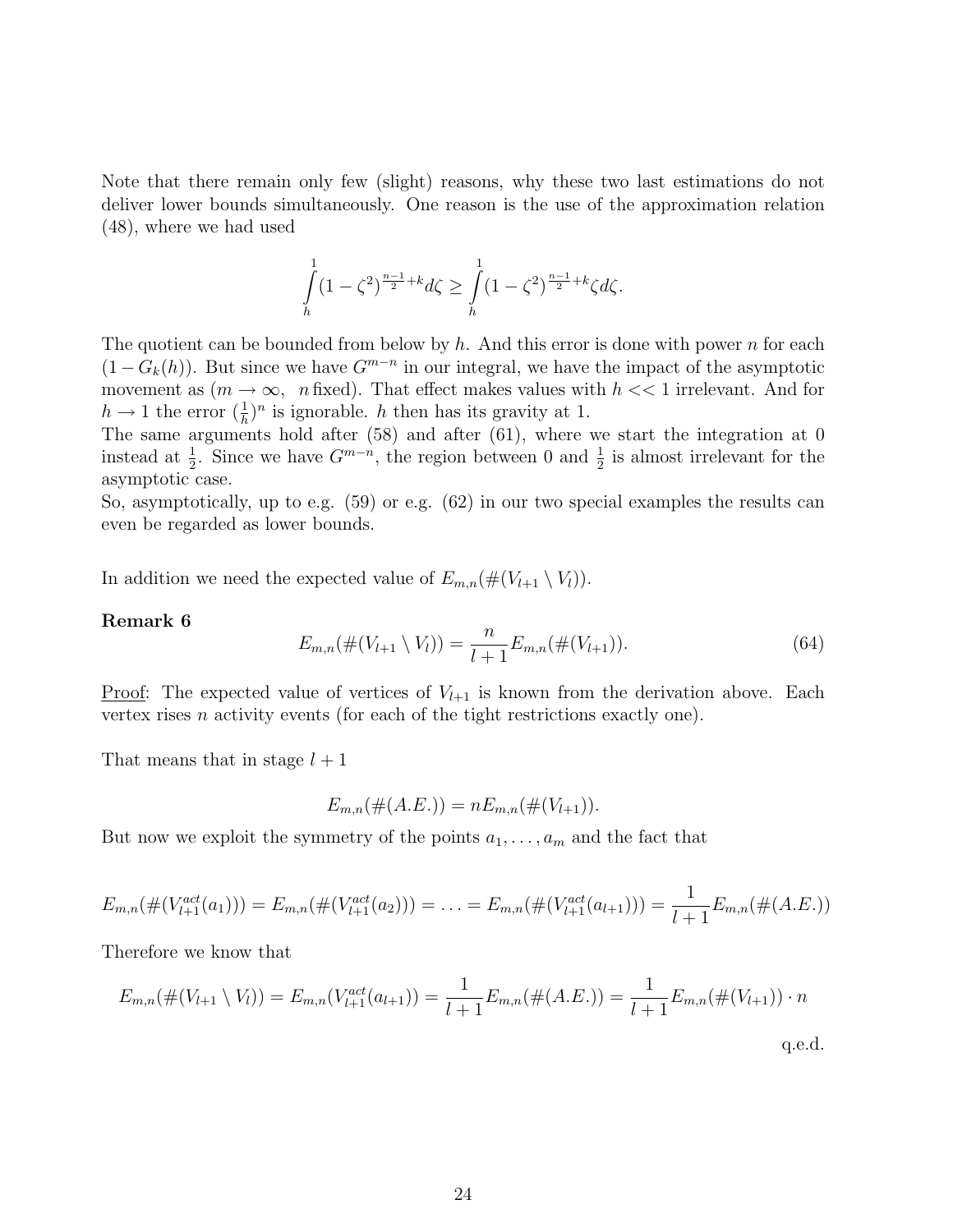# 6 The Expected Complexity of the algorithm

After having an upper bound for  $E_{l,n}(\#(V))$  and for  $E_{l,n}(\#(V_{l+1} \setminus (V_l))$ , which could even be sharpened for the special cases uniform distribution on  $\omega_n$  resp. on  $\Omega_n$ , we can now summarize. Insertion of the upper bounds into the complexity formulas delivers – under ignorance of constants –

$$
E_{m,n}^{k}(s) \leq n^{3} + n^{2} \sum_{l=n}^{m-1} E_{l,n}(\#(V_{l})) +
$$
\n
$$
+ \sum_{l=n}^{m-1} E_{l+1,n}(\#(V_{l+1} \setminus V_{l})) \{n^{3} + n^{2}(l+1) + n^{2} \ln(l+1)\}
$$
\n
$$
\leq n^{3} + n^{2} \sum_{l=n}^{m-1} \frac{1}{n} \left[ \frac{l + \frac{2+2k}{n+1+2k}}{n-1} \right]^{\frac{n-1-k}{n+1+2k}} 2\pi^{\left(\frac{n}{2}\right)} \frac{|n|^{\frac{1}{2}}}{\Gamma(\frac{n}{2})} (n+1+2k)^{\frac{n-1}{2}} \left[ \frac{\Gamma(k+1+\frac{n}{2})}{2\sqrt{\pi}\Gamma(k+1+\frac{n-1}{2})} \right]^{\frac{n-1-k}{n+1+2k}}
$$
\n
$$
+ \sum_{l=n}^{m-1} \frac{n}{l+1} \frac{1}{n} \left[ \frac{l+1 + \frac{2+2k}{n+1+2k}}{n} \right]^{\frac{n-1-k}{n+1+2k}} 2\pi^{\left(\frac{n}{2}\right)} \frac{|n|^{\frac{1}{2}}}{\Gamma(\frac{n}{2})} (n+1+2k)^{\frac{n-1}{2}}
$$
\n
$$
\cdot \left[ \frac{\Gamma(k+1+\frac{n}{2})}{\sqrt{2\pi}\Gamma(k+1+\frac{n-1}{2})} \right]^{\frac{n-1-k}{n+1+2k}} \left\{ n^{3} + n^{2}(l+1) + n^{2} \ln(l+1) \right\}
$$
\n
$$
= n^{3} + 2\pi^{\frac{n}{2}} \frac{|n|^{\frac{1}{2}}}{\Gamma(\frac{n}{2})} (n+1+2k)^{\frac{n-1}{2}} \left[ \frac{\Gamma(k+1+\frac{n}{2})}{2\sqrt{\pi}\Gamma(k+1+\frac{n-1}{2})} \right]^{\frac{n-1-k}{n+1+2k}}
$$
\n
$$
\cdot \left\{ n \sum_{l=n}^{m-1} \left[ \frac{l + 1 + \frac{2+2k}{n+1+2k}}{n} \right]^{\frac{n-1}{n+1+2k}} + n^{3} \sum_{l=n}^{m-1} \left[ \frac{l + 1 + \frac{2+2k}{
$$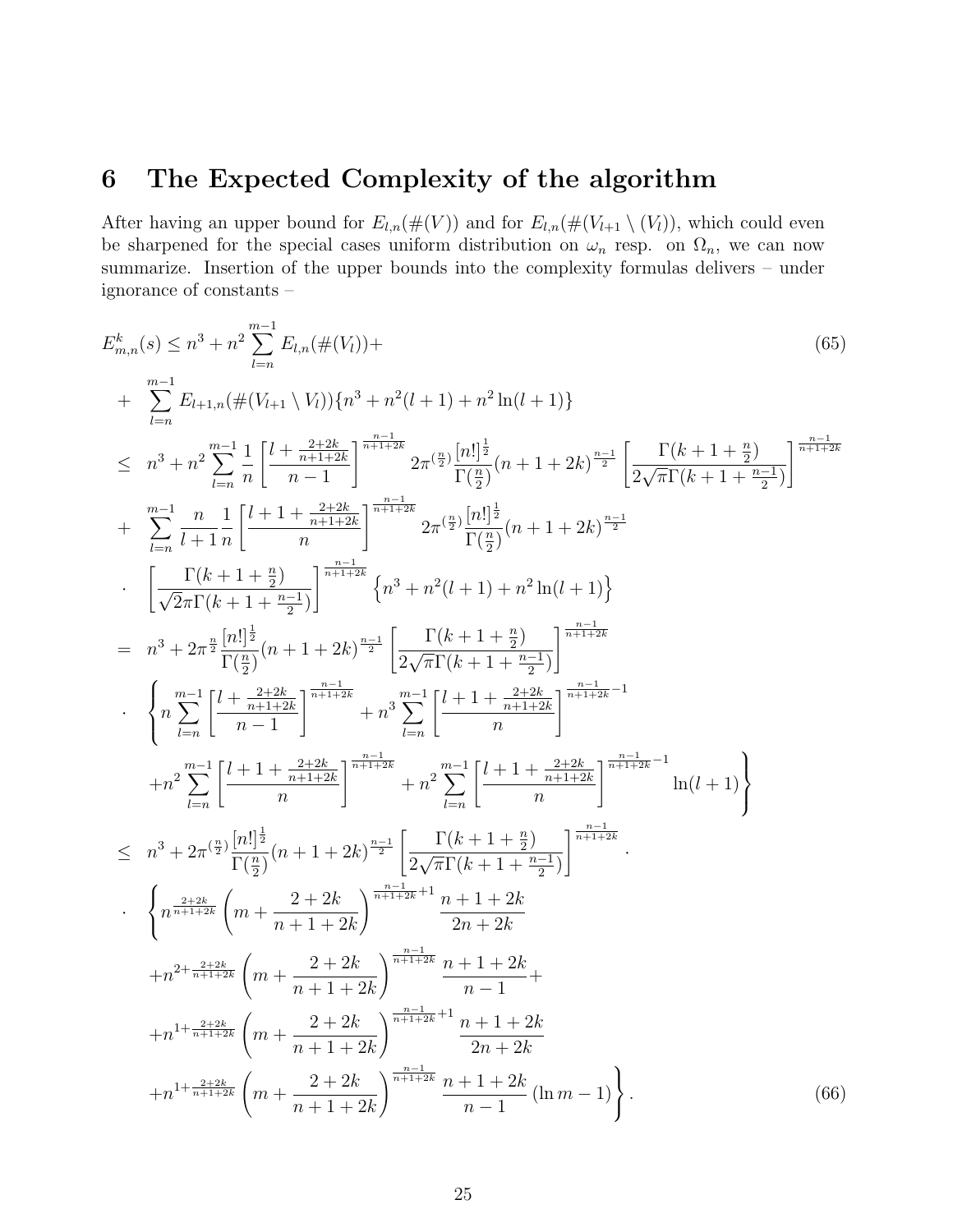If we are interested only in the order, we may forget about the first summand in brackets, because it is obviously dominated by the third.

**Remark 7** With the use of the Stirling formula, the quotient  $\frac{[n!]^{\frac{1}{2}}}{\Gamma(\frac{n}{2})}$  can be approximated by

$$
\frac{\frac{n}{e}\frac{n}{2}(2\pi n)^{\frac{1}{4}}}{e^{\left(\frac{n}{2}-\frac{1}{2}\right)\ln\left(\frac{n}{2}\right)-\frac{n}{2}}(2\pi)^{\frac{1}{2}}}=\frac{n^{\frac{n}{2}+\frac{1}{4}}(2\pi)^{\frac{1}{4}}e^{\left(\frac{n}{2}\right)}}{e^{\left(\frac{n}{2}\right)}\left(\frac{n}{2}\right)^{\left(\frac{n}{2}-\frac{1}{2}\right)}(2\pi)^{\frac{1}{2}}}=(\frac{n}{2})^{\frac{3}{4}}(2\pi)^{-\frac{1}{4}}2^{\frac{n}{2}-\frac{1}{2}}=n^{\frac{3}{4}}(\pi)^{-\frac{1}{4}}2^{\frac{n}{2}-\frac{3}{2}}
$$

And  $\frac{\Gamma(k+1+\frac{n}{2})}{\Gamma(k+1+n+1)}$  $\frac{\Gamma(k+1+\frac{n+1}{2})}{\Gamma(k+1+\frac{n+1}{2})}$  can be bounded from above by  $(k+\frac{n+1}{2})$  $\frac{+1}{2})^{-\frac{1}{2}}.$ 

We have seen that for  $\omega_n$ - and  $\Omega_n$ -uniform distributions sharper bounds are available (approximately  $n^{\frac{1}{4}}$  can be saved).

Here the results are

$$
E_{m,n}^{k \to -1}(s) \leq n^3 + n^2 \sum_{l=n}^{m-1} \frac{1}{n} l(n-1)^{n-3} \left(\frac{1}{n-2}\right)^{\frac{n-1}{2}} (2\pi)^{\frac{n-1}{2}} \frac{2}{\sqrt{\pi}} \sqrt{\frac{n^2 - 2n + 1}{2}}
$$
  
+ 
$$
\sum_{l=n}^{m-1} \frac{n}{l+1} \frac{1}{n} (l+1)(n-1)^{n-3} \left(\frac{1}{n-2}\right)^{\frac{n-1}{2}} (2\pi)^{\frac{n-1}{2}} \frac{2}{\sqrt{\pi}} \sqrt{\frac{n^2 - 2n + 1}{2}}
$$
  
- 
$$
\left\{ n^3 + n^2 (l+1) + n^2 \ln(l+1) \right\}
$$
  

$$
\leq n^3 + \frac{1}{n} (n-1)^{n-3} \left(\frac{1}{n-2}\right)^{\frac{n-1}{2}} (2\pi)^{\frac{n-1}{2}} \frac{2}{\sqrt{\pi}} \sqrt{\frac{n^2 - 2n + 1}{2}}
$$
  
- 
$$
\left\{ \sum_{l=n}^{m-1} n^2 l + n^4 + n^3 (l+1) + n^3 \ln(l+1) \right\}
$$
  

$$
\leq n^3 + \frac{1}{n} (n-1)^{n-3} \left(\frac{1}{n-2}\right)^{\frac{n-1}{2}} (2\pi)^{\frac{n-1}{2}} \frac{2}{\sqrt{\pi}} \sqrt{\frac{n^2 - 2n + 1}{2}}
$$
  
- 
$$
\left\{ n^2 \frac{m(m-1)}{2} + mn^4 + n^3 \frac{m(m-1)}{2} + n^3 m(\ln(m) - 1) \right\}
$$
 (67)

Again, the third summand in brackets seems to dominate.

And for the  $\Omega_n$ -distribution we obtain

$$
E_{m,n}^{k=0}(s) \le n^3 + n^2 \sum_{l=n}^{m-1} \left( \frac{l + \frac{2}{n+1}}{n-1} \right)^{\frac{n-1}{n+1}} \frac{1}{n} \frac{2}{\sqrt{\pi}} \sqrt{\frac{n^2 + 1}{2}} [n+1]^{n-2 + \frac{2}{n+1}} \sqrt{\frac{2\pi}{n}}^{n-1 + \frac{2}{n-1}}
$$
  
+ 
$$
\sum_{l=n}^{m-1} \frac{n}{l+1} \frac{1}{n} \left( \frac{l+1 + \frac{2}{n+1}}{n-1} \right)^{\frac{n-1}{n+1}} \frac{2}{\sqrt{\pi}} \sqrt{\frac{n^2 + 1}{2}} (n+1)^{n-2 + \frac{2}{n+1}} \sqrt{\frac{2\pi}{n}}
$$
  
• 
$$
\left\{ n^3 + n^2(l+1) + n^2 \ln(l+1) \right\} \le
$$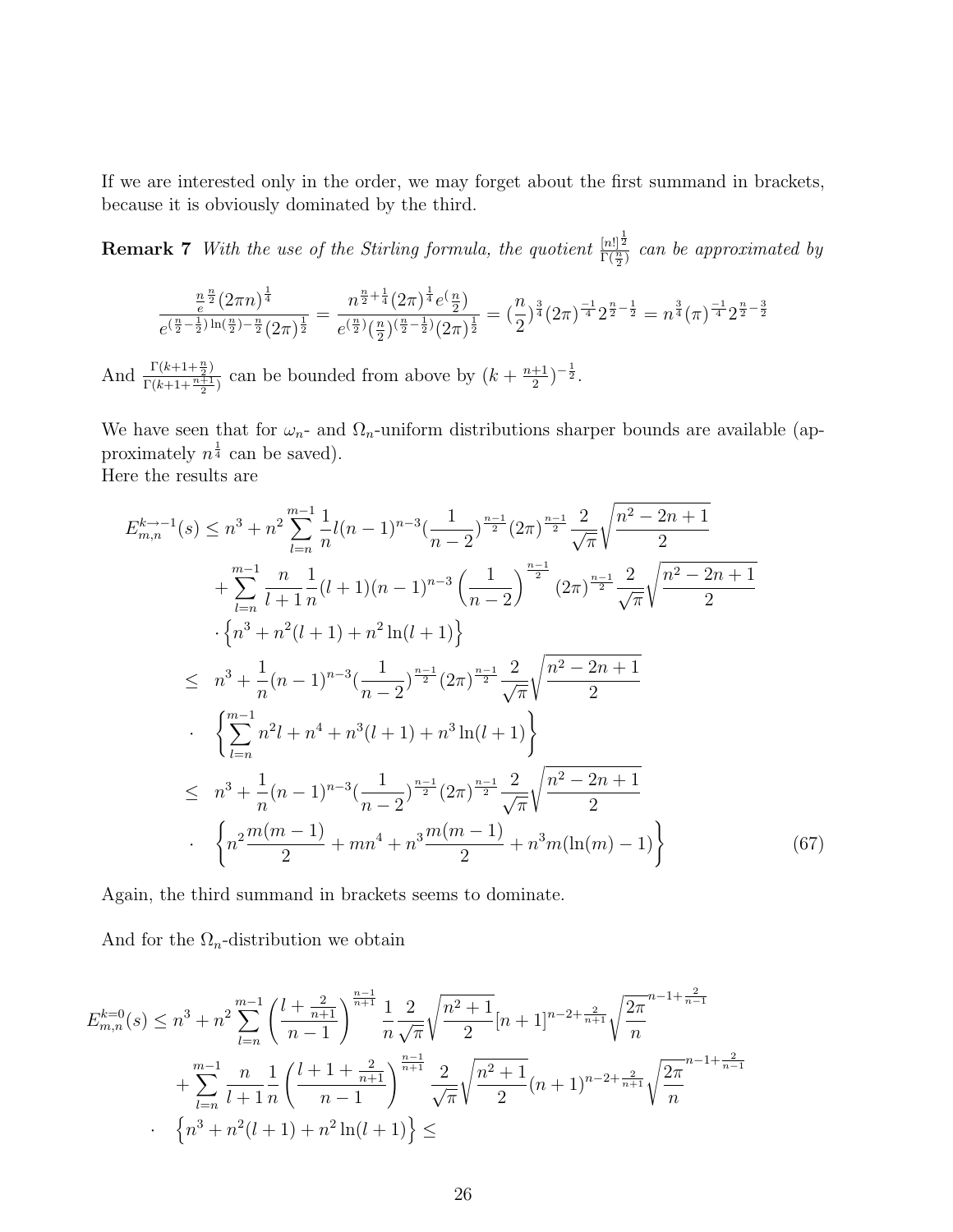$$
\leq n^{3} + \frac{1}{n} \frac{2}{\sqrt{\pi}} \sqrt{\frac{n^{2} + 1}{2}} (n+1)^{n-2+\frac{2}{n+1}} \sqrt{\frac{2\pi}{n}}^{n-1+\frac{2}{n-1}} (n-1)^{-\frac{n-1}{n+1}}.
$$
\n
$$
\left\{ n^{2} \left( m + \frac{2}{n+1} \right)^{1+\frac{n-1}{n+1}} \frac{2n}{n+1} + n^{4} \left( m + \frac{2}{n+1} \right)^{\frac{n-1}{n+1}} \frac{n+1}{n-1} + n^{3} \left( m + \frac{2}{n+1} \right)^{1+\frac{n-1}{n+1}} \frac{2n}{n+1} + n^{3} \left( m + \frac{2}{n+1} \right)^{\frac{n-1}{n+1}} \frac{n+1}{n-1} \cdot \left( \ln m - \frac{n+1}{n-1} \right) \right\}.
$$
\n(68)

Here again, the third summand in brackets is dominating.

# 7 Conclusions

·

Let us compare this outcome with the result for Gift-Wrapping (analyzed in [7]). This was a sequential algorithm, which worked as follows for the primal problem:

After having one vertex available, perform Simplex-Steps to adjacent vertices and note the incident edges. If the adjacent vertex is already known, declare the connecting edge as saturated.

Try to leave the vertex via an unsaturated edge (wich leads to a new vertex) and repeat the same at the new vertex. The edge will now be saturated. If there is no unsaturated edge to leave the vertex, then perform a reverse pivot step along the Simplex-Path, as being used so far, until you meet a vertex with at least one unsaturated edge.

For each new vertex we have to determine all edges and to decide whether they are saturated or unsaturated. And we have to store that information for access at all time.

The drawback of that algorithm is the need to store the Simplex Path and to keep track over all edges found so far.

The complexity amounted to a formula

$$
O(\#(V_m) + n)[mn + nm + nn \ln m]
$$

(the first summand in the second bracket for the pivot steps, the second for edges/quotients and the last for storing the necessary information).

And the expected complexity amounted to

$$
E_{m,n}(\#(V_m)) \cdot O(nm + n^2 \ln m). \tag{69}
$$

This should be compared with our result derived before (38,65), which amounts to

$$
n^3 + n^2 \cdot \sum_{l=n}^{m-1} E_{l,n}(\#(V_l)) + \sum_{l=n}^{m-1} \frac{n}{l+1} E_{l,n}(\#(V_l)) \left\{ n^3 + n^2(l+1) + n^2 \ln(l+1) \right\} \tag{70}
$$

Crucial for that comparison is the behaviour in l and the need to sum up  $m-1$  stages. This is a drawback for our incremental algorithm. And that drawback becomes more and more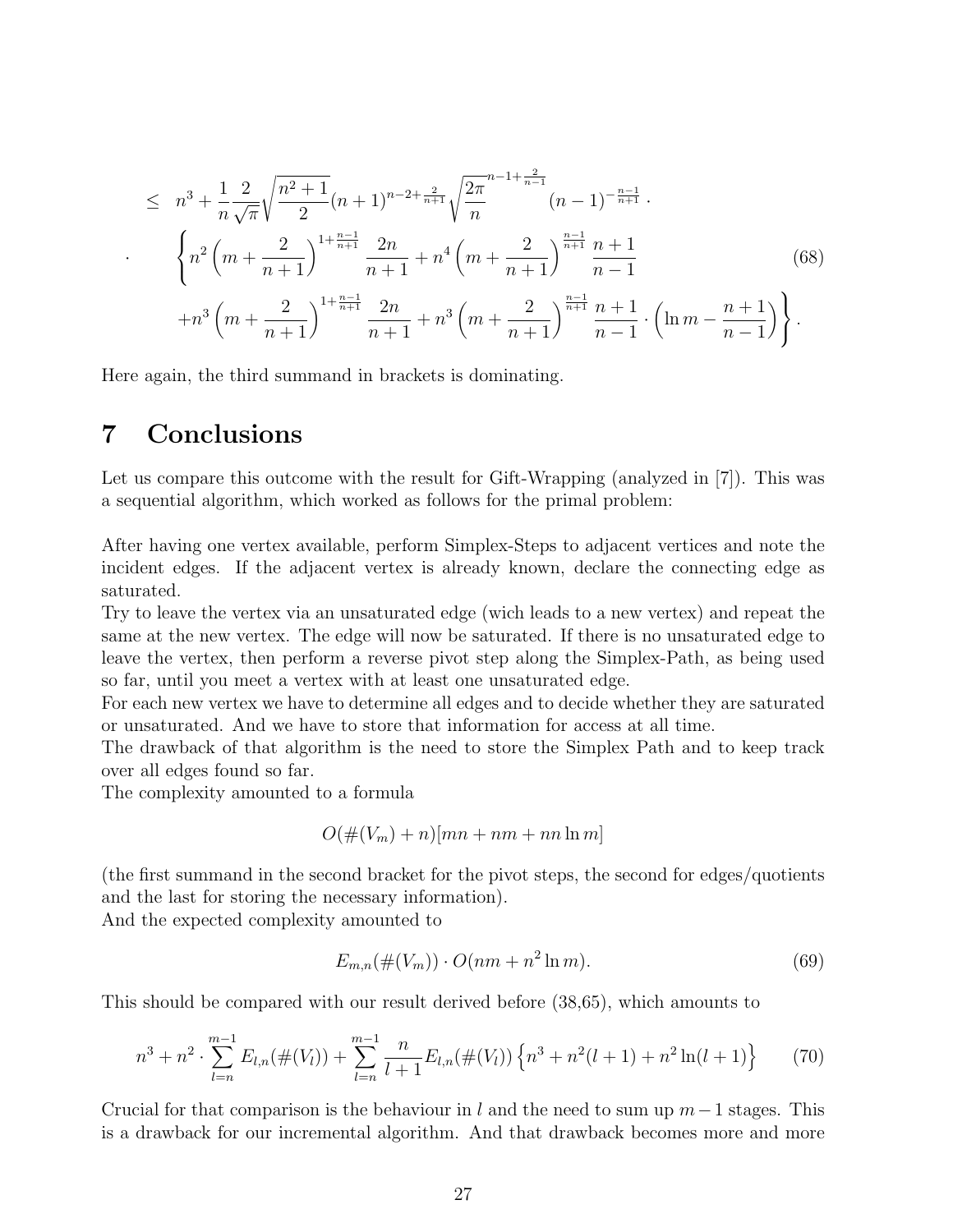dramatic when the growth of  $E_{l,n}(\#(V_l))$  gets slower (with respect to l), as we shall see.

In all the distributions from our family, we have proven upper bounds on the behaviour of  $E_{l,n}(\#(V))$  in l of the kind  $\left(l+\frac{2+2k}{n+1+2}\right)$  $n+1+2k$  $\int_{0}^{\frac{n-1}{n+1+2k}}$ , that means that the behaviour is extremely sublinear for large k. And at the borderline, we have the  $\omega_n$ -distribution with  $k \to -1$  and almost linear behaviour as  $l \cdot C_{n,k} = l \cdot C_{n,-1}$ .

For the asymptotic case  $(l \to \infty, n$  and k fixed) it can be shown that there are also lower bounds on the behaviour in  $l$  of the same order. We have discussed that only for the special uniform distributions on  $\omega_n$  and on  $\Omega_n$ . A proof for the case of general k's would extend this paper too much. And even for the factors reflecting the behaviour in  $n$  we got precision on  $\omega_n$  and on  $\Omega_n$  and obviously a "slight" overestimation for the general case.

If we rely on our upper bounds, interpreting them as the "true" behaviour, then a comparison gives interesting insights.

For the  $\omega_n$ -distribution, summing up leads to a quadratic term

$$
\sum_{l=n}^{m-1} l C_{n,-1} \approx \frac{m(m-1)}{2} C_{n,-1}
$$

combined with a factor  $n^2$ . And in the second sum (over the vertices of the difference set) a linear term in m is combined with a factor  $n^4$ .

In Gift-Wrapping that  $m^2$ -term was only combined with a factor n. So, even in the most harmless case, we have to spend  $n$  times more effort. This is the most harmless case, because for other distributions the growth in  $l$  will be sublinear.

Already the example of the  $\omega_n$ -distribution explains very well, why the idea of incremental solution does not pay per se. Here we have seen that the true behaviour of the expected number of vertices seen as a function of m approximates a linear function of m from below with increasing precision for growing  $m$ . So take every number given in the following paragraphs as "approximately".

For  $\omega_n$ , in each stage (e.g. stage  $l + 1$ ), the expected number of vertices grows from  $lC_{n,-1}$ to  $(l+1)C_{n,-1}$ , that means that after that we have  $C_{n,-1}$  vertices more. But the truth is, that among the  $(l+1)C_{n,-1}$  vertices now available, we have even  $(l+1)C_{n,-1}\frac{n}{l+1} = nC_{n,-1}$  completely new vertices (of the  $x_0$ -kind, where  $a_{l+1}$  is active). To keep the balance (we have a total increment of only  $C_{n,-1}$  in stage  $l + 1$ ), an expected number of  $(n-1)C_{n-1}$  vertices had to be deleted in that stage (i.e. for each  $l + 1$ ). So all our work devoted to these  $(n-1)C_{n,-1}$  deleted vertices (and  $(m-n)(n-1)C_{n,-1}$ vertices summarized over all stages) was completely in vain. Finally, we calculate the overproduction quotient for the  $\omega_n$ -distribution:

$$
\frac{E(\text{newly produced vertices})}{E(\text{ net increment in the number of vertices})} \equiv \frac{E_{m,n}(\#(V_{l+1} \setminus V_l))}{E_{m,n}(\#(V_{l+1})) - E_{m,n}(\#(V_l))} = n. (71)
$$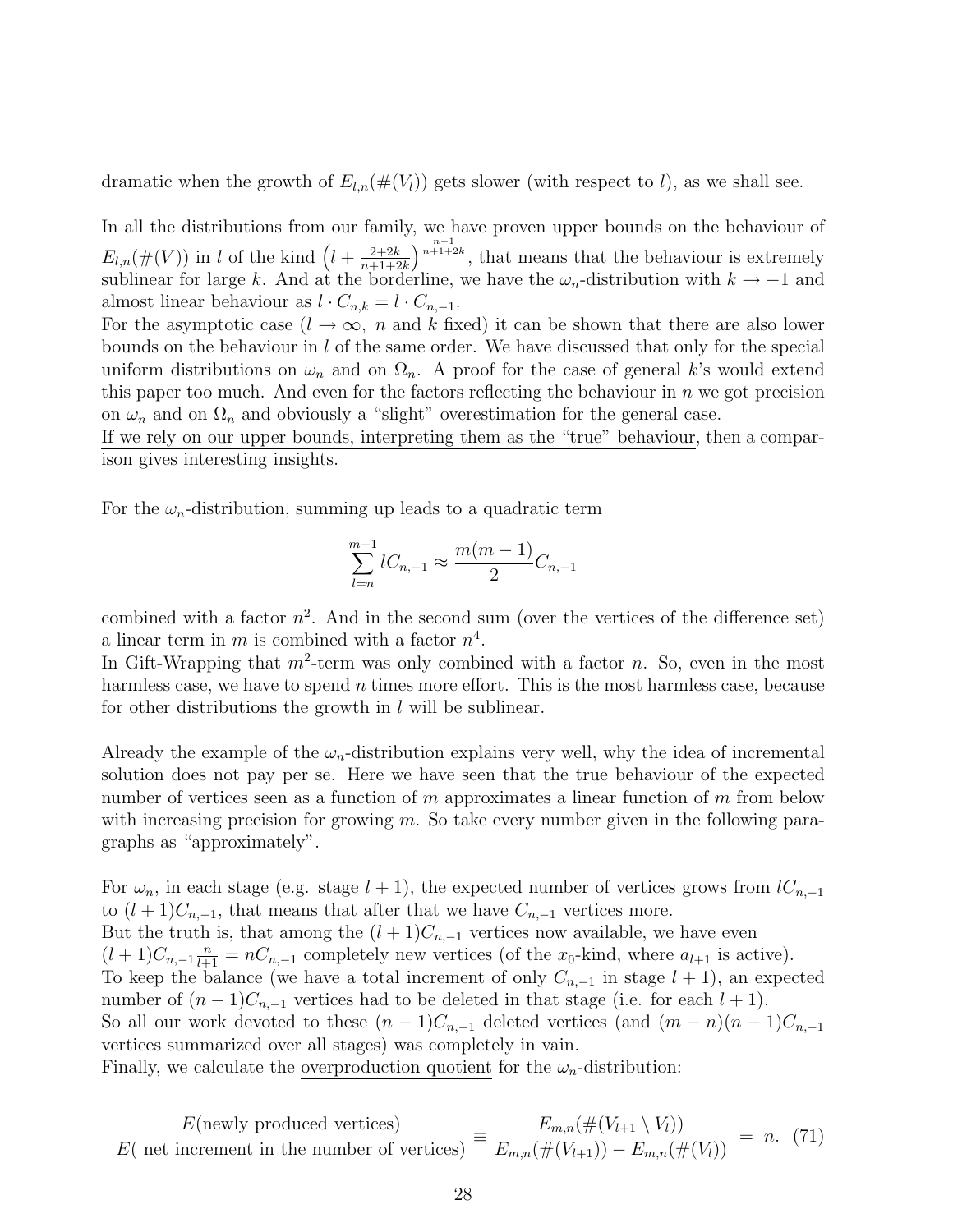For general  $k$ -distributions this is even worse:

In stage  $l + 1$  an expected set of  $\frac{n}{l+1} \left( l + 1 + \frac{2+2k}{n+1+2k} \right)$  $\int^{\frac{n-1}{n+1+2k}} C_{n,k}$  vertices is new. And the total expected number  $l + \frac{2+2k}{n+1}$  $n+1+2k$  $\int^{\frac{n-1}{n+1+2k}} C_{n,k}$  to  $\left(l+1+\frac{2+2k}{n+1+2k}\right)$  $\int^{\frac{n-1}{n+1+2k}} C_{n,k}$ 

This means that the overproduction factor amounts to

$$
\frac{\frac{n}{l+1}\left(l+1+\frac{2+2k}{n+1+2k}\right)^{\frac{n-1}{n+1+2k}}C_{n,k}}{\left(l+1+\frac{2+2k}{n+1+2k}\right)^{\frac{n-1}{n+1+2k}}C_{n,k}-\left(l+\frac{2+2k}{n+1+2k}\right)^{\frac{n-1}{n+1+2k}}C_{n,k}}=\frac{\frac{n}{l+1}}{1-\left(1-\frac{1}{l+1+\frac{2+2k}{n+1+2k}}\right)^{\frac{n-1}{n+1+2k}}}
$$

The denominator is of the type

$$
1 - \left(1 - \frac{1}{l + 1 + \kappa(k)}\right)^{1 - \kappa(k)}, \quad \text{with } \kappa(k) := \frac{2 + 2k}{n + 1 + 2k} \text{ being an increasing function of } k.
$$

Note that an increasing k increases  $\kappa$  and so the term in brackets increases, too. Simultaneously, the exponent decreases, while the bracket-value is between 0 and 1. This leads to an increment of that term. But that increment makes the global quotient larger. This global quotient becomes exactly n for  $k \to -1$  and it gets larger for growing k. Hence the overproduction-factor or -quotient becomes higher for larger values of  $k$ .

So, in the case of our Rotation-Symmetry-Model (with absolute emphasis on nondegenerate problems) incremental algorithms loose the competition on the average behaviour against pivoting algorithms.

In degenerate problems, this advantage may get totally reversed, because there a certain danger of overproduction arises on the side of the pivoting algorithm. Since here one vertex may be associated with a lot of bases, we observe a (perhaps) dramatic overproduction of bases. And because the pivoting algorithm actually has to generate a walk over bases (rather than over vertices) this will deteriorate its behaviour significantly.

And the advantage may turn around even under nondegeneracy, if additional information about the vectors  $a_i$  is exploited (as for instance in Quickhull), where the  $a_i$ 's are sorted in such a way, that with high probability the extremals of these  $a_i$ 's are among the first in the queue. Then it may be achievable, that in a very early stage  $X$  is almost ready or in its final shape (all the vertices of  $X$  are already known, and very few are still to be deleted). But from the view of a probabilistic analysis, such a change in the order of handling the vectors would bring dependencies between the  $a_i$ 's into the game. And so far, we are not able to handle these dependencies sufficiently.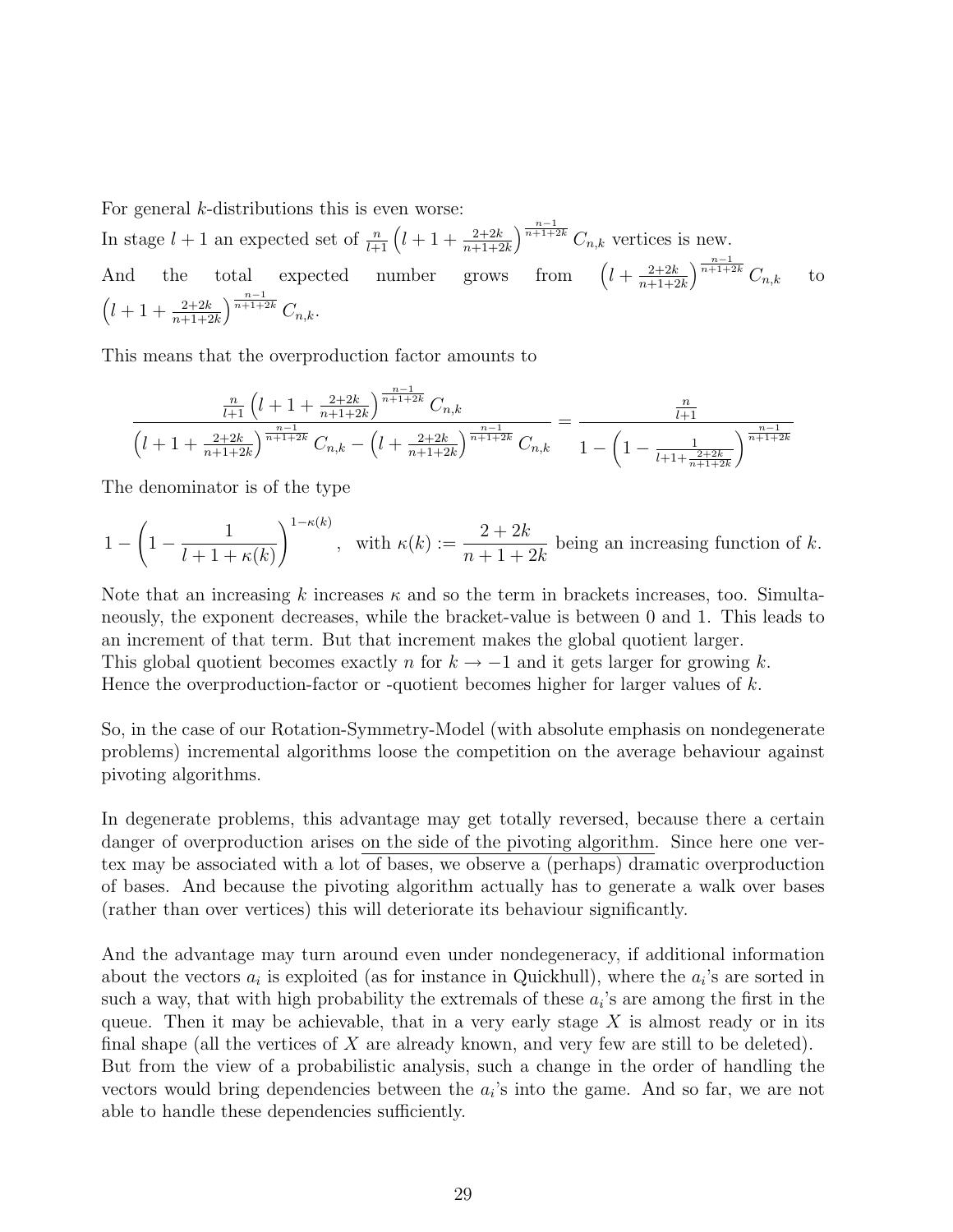### References

- [1] Avis, D. and Bremner, D. and Seidel, R. : How Good are Convex Hull Algorithms? Computational Geometry 7, 265-301, 1997.
- [2] Avis, D. and Fukuda, K.: A Pivoting Algorithm for Convex Hulls and Vertex Enumeration of Arrangements and Polyhedra, Discrete Computational Geometry 8, 295–313, 1992.
- [3] Barber,C., D. and Dobkin, D. and Huhdanpaa, H. : The Quickhull Algorithm for Convex Hull, ACM Transactions on Mathematical Software, 22(4) 469–483, 1996.
- [4] Borgwardt, K. H.: Untersuchungen zur Asymptotik der mittleren Schrittzahl von Simplexverfahren in der linearen Optimierung, Dissertation, Universität Kaiserslautern, 1977.
- [5] Borgwardt, K. H. : Some Distribution-Independent Results About the Asymptotic Order of the Average Number of Pivot Steps of the Simplex Method, Mathematics of Operations Research 7, 1982, 441–462.
- [6] Borgwardt, K. H. : The Simplex Method, A Probabilistic Analysis, Springer Verlag, Heidelberg, 1987.
- [7] Borgwardt, K. H.: Average Complexity of a Gift-Wrapping Algorithm for Determining the Convex Hull of Randomly Given Points, Discrete Computational Geometry, Vol.17, 79-109, 1997.
- [8] Borgwardt, K. H. : A Sharp Upper Bound for the Expected Number of Shadow-Vertices in LP-Polyhedra Under Orthogonal Projection on Two-Dimensional Planes, Mathematics of Operations Research, Vol. 24, No. 3, 1999, 544-603 and (as second print) Mathematics of Operations Research, Vol. 24, No. 4, 1999, S. 925-984.
- [9] Bremner, D. and Fukuda, K. and Marzetta, A. : Primal-Dual Methods for Vertex and Facet Enumeration, Discrete Computational Geometry 20, 333-357, 1998.
- [10] Bremner, D. : Incremental Convex Hull Algorithms are not Output Sensitive, Discrete Computational Geometry 21, 57-68, 1999.
- [11] Buchta, C. and Müller, J. : Random Polytopes in a ball, Journal of Applied Probability, Vol. 21(4), 753-762, 1984.
- [12] Buchta, C. and Müller, F. and Tichy, R.F.: Stochastical approximations of convex bodies, Math. Annalen, 271(2), 225-235, 1985.
- [13] Buchta, C. : Zufällige Polyeder: Eine Ubersicht. In E. Hlawka, ed., Zahlentheoretische Analysis, Springer Verlag, 1-13, 1985.
- [14] Chand, P.L. and Kapur, S.S. : An Algorithm for Convex Polytopes, Journal of the Association for Computing Machinery 17(1), 78-86, 1970.
- [15] Charnes, A. and Cooper, W.W. and Henderson, A.: An introduction to linear programming, John Wiley & Sons, Inc., 1953.
- [16] Clarkson, K. and Mehlhorn, K. and Seidel, R.: Four Results on Randomized Incremental Constructions , Computational Geometry 3 (4), 185-212, 1993.